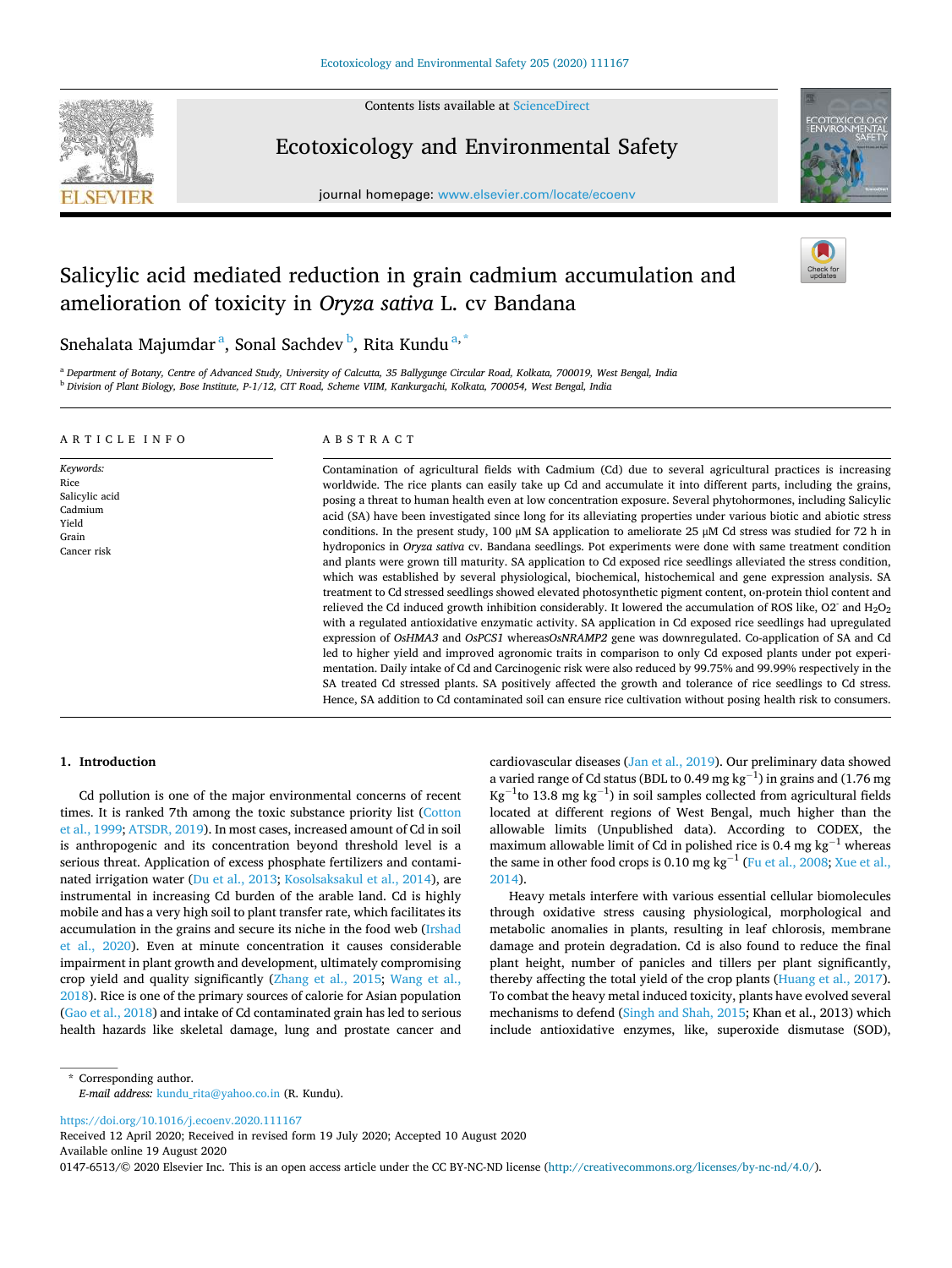catalase (CAT), guaiacol peroxidase (POD) and non-enzymatic components (carotenoid, NP-SH, proline, etc.). Toxic metals and metalloids induce Phytochelatin synthase (*PCS*) to produce ligands called phytochelatins, that detoxify metalloids and non-essential toxic metals like Cd by sequestering it into vacuoles ([Uraguchi et al., 2017](#page-11-0)). *Os*PCS played a crucial role in mitigation of Cd stress and down regulation of the gene decreased Cd uptake in rice seeds [\(Shri et al., 2014;](#page-11-0) [Das et al., 2017\)](#page-9-0). The family of natural resistance-associated macrophage proteins (*NRAMP*), another important group of transmembrane proteins involved in metal transport and homeostasis in both root and shoot, are considered 'general metal ion transporters' due to their ability to transport  $Mn^{2+}$ ,  $Zn^{2+}$ ,  $Cu^{2+}$ ,  $Fe^{2+}$ ,  $Cd^{2+}$ ,  $Ni^{2+}$  and  $Co^{2+}$  across plasma membrane into cytosol, or across tonoplast ([Ullah et al., 2018;](#page-11-0) [Mani et al., 2018](#page-10-0)). Xylem loading of Cd from symplasm takes place through the heavy metal transporting ATPases (*HMA*s) which belong to P1B-ATPases. *OsHMA3*, another ATPase coupled transporter, localized in the tonoplast play a significant role in vacuolar sequestration of heavy metals. Overexpression of *OsHMA3* is reported to decrease the Cd concentration in rice grains by 94–98% ([Lu et al., 2019](#page-10-0); [Miyadate et al., 2011](#page-10-0)).

To reduce the Cd induced toxicity, amelioration of Cd stress is of paramount importance. Many plant molecules like Abscisic acid, Jasmonates and Salicylic Acid (SA) ([Joseph et al., 2010\)](#page-10-0) play a significant role in mitigating the heavy metal stress by modulating the gene expression of various transporters and altering the biochemical reactions [\(Emamverdian et al., 2020\)](#page-9-0). Exogenous application of SA was reported to promote growth, increase photosynthetic efficiency, modify levels of osmoregulant, reduce ROS generation and up-regulate defense related genes [\(An and Mou, 2011;](#page-9-0) [Zhang et al., 2013](#page-11-0); [Zengin et al., 2014](#page-11-0); Anjum et al., 2018). Its anti-stress effects were studied in potato [\(Khan](#page-10-0)  [et al., 2015\)](#page-10-0), wheat [\(Zengin et al., 2015](#page-11-0)) and tobacco (Abdul Halim &Phang, 2017) under aluminum, arsenic and lead stress respectively. Plants grown in soil treated with SA provided protection against heavy metal induced stress responses [\(Wani et al., 2017](#page-11-0); [Kohli et al., 2019](#page-10-0)), improved mineral status, reduced shoot and root Cd content in rice ([Fatima et al., 2014\)](#page-9-0). Other SA application methods (pre-treatment, foliar spray) were reported [\(Saruhan et al., 2012](#page-11-0); [Khan et al., 2014](#page-10-0)), where, pretreatment with SA was found to significantly reduce shoot Cd content [\(Cao et al., 2013\)](#page-9-0). SA application under heavy metal stress and subsequent metal accumulation in grain has been studied across many crop species, but Cd accumulation pattern in different plant parts, especially in grains is nearly unexplored in rice. A recent study of SA application through foliar spray on leaves showed lowered Cd uptake in grains of brown rice [\(Wang et al., 2019](#page-11-0)). In Asian countries like India, pre-treatment or foliar spray application is laborious, time consuming and expensive, but application of SA can be done with irrigation water, saving cost and time.

We hypothesize that SA application in soil will be effective in minimizing grain Cd accumulation in *O*. *sativa* cv. Bandana. SA is believed to alleviate Cd toxicity, so, yield of the plants should remain unhampered upon SA application under Cd stress. Our initial field experiments have shown that Bandana, a high yielding variety, widely cultivated in West Bengal and different parts of India, is a moderate Cd accumulator. In the present study, various biochemical and physiological changes under Cd stress including plant growth, photosynthetic pigment content, lipid peroxidation, proline accumulation, non-protein thiol production, and ROS localization at the seedling stage were evaluated. To have an insight into the molecular mechanism behind it, expression of some selected Cd transport and sequestration related genes were also investigated. Pot experiment was conducted to assess the Cd status of different plant parts in the mature plants. Several agronomic traits including yield per plant, panicle length, panicle weight, tiller number, hollow seed percentage were studied to assess the ameliorating effect of SA. Health risk of Cd and SA treated rice was also assessed.

#### **2. Materials and methods**

## *2.1. Hydroponic experiment*

## *2.1.1. Growth and treatment condition*

Seeds of *Oryza sativa* cv. Bandana (procured from Bidhan Chandra Krishi Viswavidyalaya, West Bengal) were surface sterilized with 0.2% Dithane solution for 5–7 min, rinsed thoroughly with distilled water and soaked overnight (about 16 h), the soaked seeds were plated on 100mmX10mm borosilicate glass petri plates supplied with clean, moist filter paper, seeds were allowed to germinate in dark conditions at room temperature for 72 h. Upon germination (appearance of coleoptile), the plates were supplemented with 20 ml of half strength Hoagland's nutrient solution ([Hoagland and Snyder, 1933\)](#page-10-0) (pH 6.0) [1 mM KH<sub>2</sub>PO<sub>4</sub>, 5 mM KNO<sub>3</sub>, 5 mM Ca(NO<sub>3</sub>)<sub>2</sub>.4H<sub>2</sub>0, 2 mM MgSO<sub>4</sub>.7H<sub>2</sub>O, micronutrients-11.8 μM MnSO4.7H2O, 0.7 μM ZnSO4.7H2O, 0.32 μM CuSO4.5H2O, 0.16 μM (NH<sub>4</sub>)<sub>6</sub>Mo<sub>7</sub>O<sub>24</sub>.H<sub>2</sub>O, 6.3 μM H<sub>3</sub>BO<sub>3</sub>, 5 μM Fe-EDTA] and grown at 14/10 h photoperiod at 30 $\pm$ 2 °C temperature and 70% relative humidity. Six days old seedlings with uniform size were subjected to treatment. Initial screening was done with different concentrations of Cd and SA, the following concentrations were chosen, based on half maximal inhibitory concentration (IC50) of Cd and the best growth enhancing concentration of SA. Four treatment sets were designed as follows, i) C (0 Cd + 0 SA), ii) T1 (25 µM or  $4.52$ mgL<sup>-1</sup> CdCl<sub>2</sub> + 100 µM or 13.81 mgL<sup>-1</sup> SA), iii) T2 (25 μM CdCl<sub>2</sub> or  $4.52$ mgL<sup>-1</sup>CdCl<sub>2</sub>+ 0 μM SA), iv) T3 (0 CdCl<sub>2</sub>+100 µM or13.81 mgL<sup>-1</sup> SA), with triplicates of each. Seedlings were treated for 72 h, shoots and roots from each set were harvested on the 9th day after plating.

#### *2.1.2. Estimation of RWC, root and shoot length*

Plantlets from each set were harvested and their fresh weight was taken. The shoot and root length of plantlets from each set were also recorded. RWC was calculated as [ ${(FW-DW)/(turgid weight-DW)} \times$ 100] ([Barr and Weatherley, 1962\)](#page-9-0).

#### *2.1.3. Analysis of oxidative damage related parameters*

*2.1.3.1. Estimation of chlorophyll.* 100 mg of leaf samples from each set was chopped and extracted with 80% acetone. Absorbance was measured at 645 nm and 663 nm. The concentration of chlorophyll a, chlorophyll b were measured according to Arnon, 1949 and expressed as mg  $g^{-1}$  fresh weight.

*2.1.3.2. Estimation of lipid peroxidation.* Lipid peroxidation in shoot and root tissue was determined by the estimation of malondialdehyde (MDA) [\(Heath and Packer, 1968](#page-10-0)). 200 mg of fresh plant samples from each set was homogenized in 2 ml of 0.1% trichloroacetic acid (TCA) solution, the homogenate was centrifuged at 10,000×*g* for 5 min. For every 1 ml aliquot, 2 ml of 20% TCA containing 0.5% TBA was added, heated at 95 ◦C for 30 min and centrifuged at 10,000×*g* for 15 min. Absorbance of supernatant was taken at 532 nm and 600 nm. The concentration of MDA was calculated by using the molar extinction coefficient of 155.1 mM<sup>-1</sup>cm<sup>-1</sup> and expressed as nmol  $g^{-1}$  fresh weight.

*2.1.3.3. Estimation of hydrogen peroxide (H2O2).* The concentration of endogenous H<sub>2</sub>O<sub>2</sub> was determined ([Sergiev et al., 1997](#page-11-0)). Briefly, 100 mg of tissue was homogenized in 1 ml of chilled 0.1% Trichloroacetic acid (TCA) and centrifuged at 12,000×*g* for 15 min. 0.5 ml of the supernatant was mixed with 0.5 ml of 10 mM Potassium Phosphate buffer (pH 7.0) and 1 ml 1 M Potassium Iodide, the final reaction mixture was read at 390 nm. The  $H_2O_2$  content was calculated from standard curve of  $H_2O_2$ .

2.1.3.4. Localization of ROS accumulation in leaves. Localization of  $O_2^$ and  $H_2O_2$  radicals within the plant tissue was detected. Plant tissue was immersed in 50 mM phosphate buffer containing 0.2% Nitro blue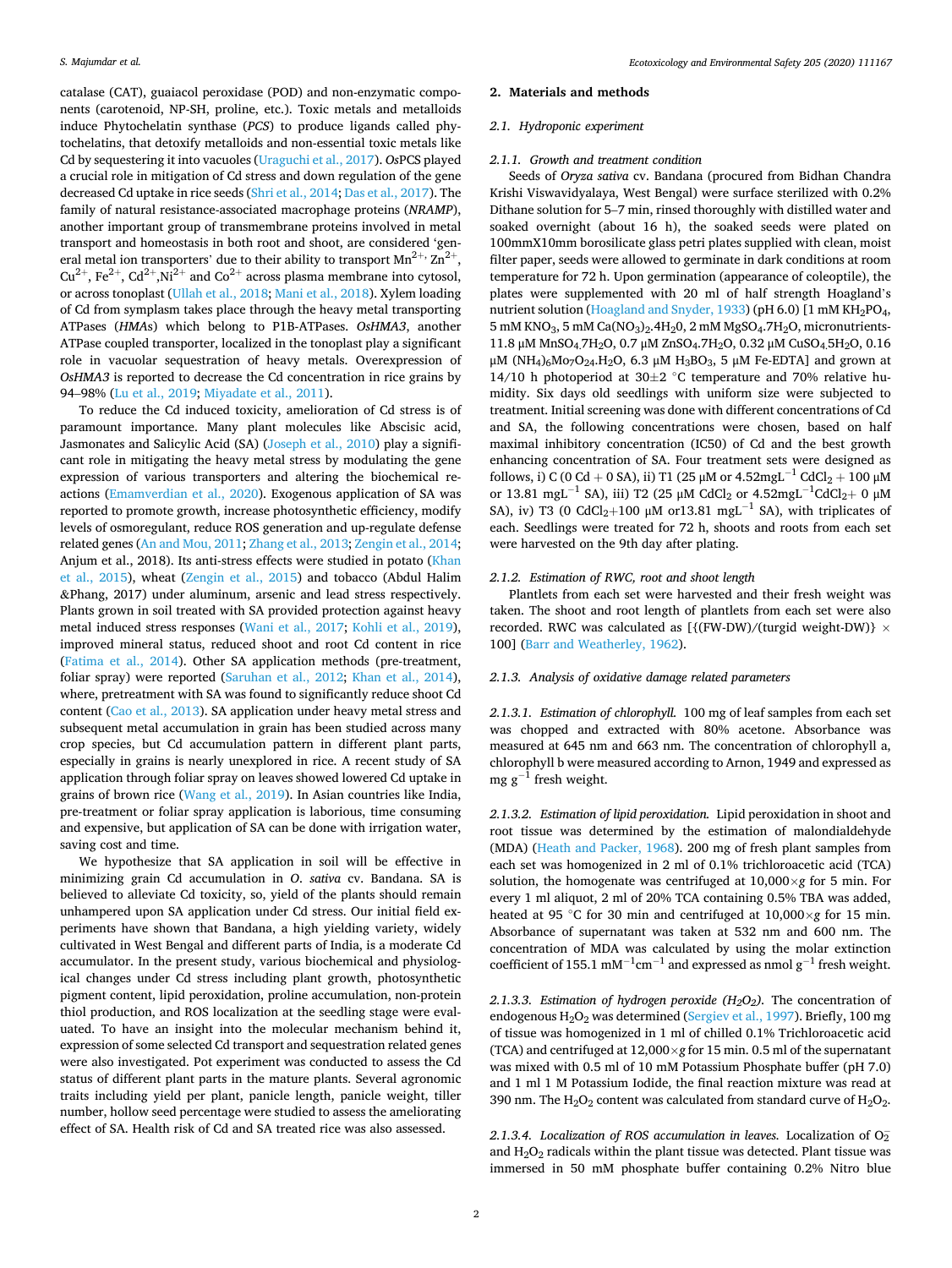tetrazolium (NBT) ([Jabs et al., 1996\)](#page-10-0). H<sub>2</sub>O<sub>2</sub> was detected by immersing the tissue in 3,3′ -diaminobenzidine (DAB) (1 mg/ml) ([Thordal-Chris](#page-11-0)[tensen et al., 1997\)](#page-11-0).

## *2.1.4. Analysis of tolerance related parameters*

*2.1.4.1. Estimation of non-protein thiol (NP-SH).* The concentration of non-protein thiol (NPSH) was determined according to [Cakmak and](#page-9-0)  [Marschner \(1992\).](#page-9-0) 100 mg of plant tissue was extracted with 1 ml of 5% orthophosphoric acid and centrifuged at 15,000×*g* for 15 mins at room temperature. To 0.5 ml of the aliquot, 2.4 ml of 150 mM phosphate buffer (pH 7.4) containing 5 mM EDTA and 0.5 ml of 6 mM 5,5-dithio-2, 2-dinitrobenzoic acid (Ellman's reagent) were added. The mixture was incubated for 15 min at room temperature and the end product was read at 412 nm.

*2.1.4.2. Analysis of enzymatic antioxidant activity.* 100 mg fresh tissue was homogenized in 600 μl of 50 mM Potassium Phosphate buffer (pH6.8) containing 0.1 mM EDTA and centrifuged at 13000 rpm for 15 min at 4 ◦C. The supernatant was used for the following assays:*:* The SOD activity was determined according to Beyer and Fridovich (1997). To 100 μl of the supernatant, 3 ml of solution containing 100 μM EDTA, 13 mM L-methionine, 75 μM NBT, 2 μM Riboflavin and 50 mM Potassium Phosphate buffer (pH7.8) were added. The reaction was illuminated under fluorescent lamp (Philips, 40 W) for 1.5 min, the light was turned off to stop the reaction. The absorbance was recorded at 630 nm. SOD activity was calculated by determining the amount of extract that led to 50% inhibition of NBT-reduction. The CAT activity as determined according to [Havir and McHale \(1987\)](#page-10-0). To 100 μl of the extract, 3 ml solution containing 50 mM Potassium Phosphate buffer (pH7.0) and 20 mM H2O2were added. The decrease in absorbance was recorded at 240 nm.

*2.1.4.3. Estimation of carotenoid content.* 100 mg of leaf tissue from each set was chopped and extracted with 80% acetone. Absorbance was measured at 480 nm for presence of carotenoid according to ([Arnon,](#page-9-0)  [1949\)](#page-9-0).

#### *2.1.5. Analysis of molecular parameters*

Total RNA was isolated from the samples using HiPurA Plant and Fungal RNA Miniprep Purification Kit according to manufacturer's instructions**.** The cDNA was synthesized from the RNA by First A synthesis kit (Thermo Scientific). This was followed by amplification using the designed primers. The primer sequences are *18SrRNA* (internal standard) (5'-TTC TAT GGG TGG TGG TGC AT-3', 5'-GTG CGC CCA GAA CAT CTA AG-3'), *PCS1*(5'-AGG TCC TAC AGC AAA TCC GT-3', 5'-ATT CCC ACT TAG CAA TGC GG-3′ ), *HMA3* (5′ -GTT CAG CAT CGA CTC GTT CC-3′ , 5′ -CCA CAT TTT CCG GGT TTG GT-3′ ) and *NRAMP2*(5′ -GCC CTC GTT GTT TCG TTC TT-3', 5'-AAC AGC CCA ATA GCC CAG AT -3').

#### *2.2. Pot experiment*

All the pot experiments were conducted at the Agricultural Experimental Farm, University of Calcutta, Baruipur, 24 paragana (South), West Bengal (22.35◦N, 88.44◦E) located in the Gangetic alluvial region, during June–September 2018–19 (with 14/10 h photoperiod, 30±2 ◦C temperature and 70% relative humidity). 100 germinated seedlings were placed in each pot with 2 kg of soil (16cm  $\times$  6cm  $\times$  10cm), then the seedlings were allowed to grow for 21days. 3–4 seedlings of uniform sizes were then transferred to separate pots (8cm  $\times$  10cm  $\times$  19cm) containing 3 kg of soil and grown till maturity. Plants were treated in the following concentrations and combinations, i) CP (0  $CdCl<sub>2</sub>+O SA$ ), ii) P1 (25 μM or 4.52 mg kg<sup>-1</sup> CdCl<sub>2</sub> + 100 μM or 13.81 mg Kg<sup>-1</sup>SA), iii) P2 (25 μM or 4.52 mg Kg<sup>-1</sup>CdCl<sub>2</sub> + 0 μM SA),iv) P3 (0 CdCl<sub>2</sub>+100 μM or13.81 mg  $kg^{-1}$  SA), the treatment was given by adding aqueous

solution of  $CdCl<sub>2</sub>$  and SA in required amounts for 3 Kg of soil per pot, once during the growth period. Plant height was recorded during vegetative phase, at 45 days. Several agronomic traits were analyzed after complete maturation of the plants, including final height, total tiller number, effective tiller number, panicle length, panicle weight, total number of seed and hollow seed per panicle. The experiment was performed in triplicates. Data are represented as agronomic trait values per plant. Yield of the plants was calculated and expressed as g plant<sup>-1</sup>.

#### *2.2.1. Estimation of Cd content*

The grain, shoot, root and soil samples were oven dried at 80 ◦C for 72 h 100 mg of each of the sub-sampled dried tissue was crushed individually and digested in  $HNO<sub>3</sub>:HCl: HClO<sub>4</sub> (4:2:1),$  after complete digestion, the solution was made up to 25 ml volume with deionized distilled water ([Barman et al., 2020\)](#page-9-0), Cd content in the samples were determined by Inductively Coupled Plasma - Atomic Emission Spectrometry (ICP- AES) (SPECTRO Analytical Instruments GmbH, Germany).

#### *2.2.2. Analysis of Cd content dependent quantitative factors*

The extent of Cd transference from soil to crop and associated intake and risk factors were calculated as follows:

- 1. Bioconcentration factor (BCF) =  $C_{root/soil}$  (Kabata-Pendias and [Mukherjee, 2007\)](#page-10-0)
- 2. Translocation factor (TF) =  $C_{\text{grain}}/C_{\text{shoot}}$  or  $C_{\text{spoot}}/C_{\text{root}}$ ([Kalavrouziotis et al., 2012\)](#page-10-0).
- 3. Daily intake of metal (DIM) in mg kg<sup>-1</sup> day<sup>-1</sup>= (C X IR)/BW (US [EPA, 2004\)](#page-9-0).
- 4. Cd exposure related cancer risk  $(CR) = DIM X SF$  (Rais et al., 2017).

Where C<sub>soil</sub>, C<sub>root</sub>, C<sub>shoot</sub>, C<sub>grain</sub> are Cd content in soil, root, shoot and grain respectively, C is metal content in grains in mg  $kg^{-1}$ , IR is ingestion rate in mg day<sup>-1</sup> (an adult person of age range 20–40 years old consumes on an average 300 g rice per day, IR was calculated on this basis), SF is slope factor.

*2.3. Statistical analysis:* Levene's test was performed for homogeneity testing of variances, Shapiro wilk test was done for normality testing. One way analysis of variance (ANOVA) was performed with Tukey's honestly significant difference (hsd) test, using SPSS 17.0. Significant differences among the treatments were determined at 5% level of significance ( $P < 0.05$ ). The experimental data was represented as mean  $\pm$ standard deviation (SD), with triplicates for each set. Graphs were illustrated using Graphpad Prism 6 tool.

## **3. Results**

## *3.1. SA escalated growth and RWC*

The shoot and root growth of T2 set were reduced by 29.6% and 31.1% respectively, with regards to the untreated rice seedlings, while, the growth of T1 set increased by 0.4% and 2.3% with respect to shoot and root length of untreated rice seedlings ([Fig. 1](#page-3-0)a). In comparison to control set, 6% and 21.4% reduction in shoot and root length of T3 set were observed. RWC was reduced by 35.5% in T2 set with respect to control, whereas a mere reduction of 1.6% was recorded in T1 set ([Fig. 1b](#page-3-0)).

#### *3.2. SA induced drop in oxidative damage related parameters*

The total chlorophyll pigment content depleted in T2 set by 34.3% with respect to C set whereas, the simultaneous  $SA + Cd$  exposure elevated the amount of total chlorophyll content by 0.6% in T1 set ([Fig. 2a](#page-3-0)). Accumulation of MDA in T2 shoot was 68.3% higher than C shoot, whereas MDA accumulation in T1 root increased by only 4.4% with respect to control, T3 shoot had lower accumulation of MDA,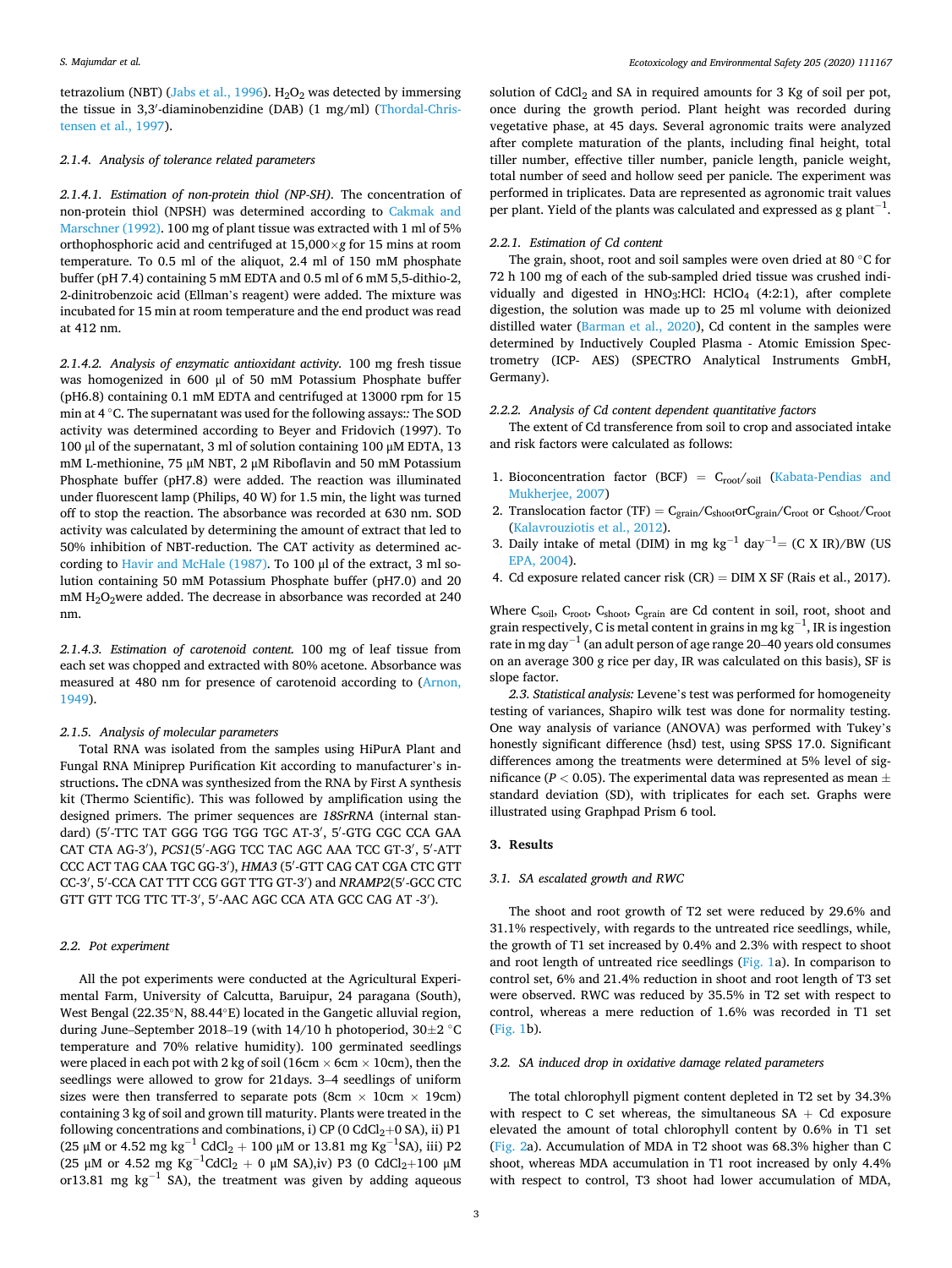<span id="page-3-0"></span>

**Fig. 1.** Effect of Cd on physiological parameters a) shoot and root length b) Relative water content percentage. Values represent the mean of three replicates. Mean values represented by same letters are not significantly different, different letters represent statistical significance at p *<* 0.05, C (0 Cd + 0 SA), T1 (25 μM Cd + 100 μM SA), Τ2 (25 μM Cd + 0 μM SA), Τ3 (0 Cd + 100 μM SA).



Fig. 2. Effect of Cd induced oxidative damage related parameters a) Chlorophyll content b)Malondialdehyde content c) Endogenous H<sub>2</sub>O<sub>2</sub> content d) Localization of Superoxide anion e) Localization of H<sub>2</sub>O<sub>2</sub>. Values represent the mean of three replicates. Mean values represented by same letters are not significantly different, different letters represent statistical significance at p < 0.05, C (0 Cd + 0 SA), T1 (25 μM Cd + 100 μM SA), T2 (25 μM Cd + 0 μM SA), T3 (0 Cd + 100 μM SA).

accounting to 1.8% higher than c set ( $Fig. 2b$ ). A similar trend was also observed in the accumulation of endogenous hydrogen peroxide. 0.38% higher accumulation of hydrogen peroxide with respect to control, was observed in T1 root, compared to a considerable increase of 53.7% in T2 root (Fig. 2c). Superoxide and hydrogen peroxide was detected by histochemical staining and it was observed that more Reactive Oxygen Species accumulated in T2 set in comparison to T1 set (Fig. 2d,2e).

#### *3.3. SA altered stress scavengers*

SA elevated the SOD activity in roots significantly by 62.3% in comparison to C set. It was found to be higher than theT2 seedlings which had 54.8% increase in root, T3 root exhibited a mere increase of 9% in the SOD activity ([Fig. 3a](#page-4-0)). Root catalase activity increased by 85.3% and 157.8% in T1 and T2 sets respectively, in comparison to C set, however, a miniscule increase of 14.8% was observed in T3 set

([Fig. 3b](#page-4-0)). SA application was able to modulate the antioxidant enzyme activities. T1 set showed 36.6% increase amount of non-protein thiol content in roots, with respect to C plants, whereas a slight increase of 14.4% was observed in T2 roots [\(Fig. 3c](#page-4-0)). No significant change was observed in carotenoid content ([Fig. 3d](#page-4-0)).

# *3.4. Semi quantitative expression of OsHMA3, OsPCS1 and OsNRAMP2 genes*

According to densitometric analysis the *OsHMA3* and *OsPCS1* gene expression were found to be significantly upregulated in T1 set by 1.22 and 1.05 folds respectively, whereas the *OsNRAMP2* gene was found to be down regulated in T1 set by 0.85 folds. *OsHMA3* gene was down regulated by 0.85 folds, whereas *OsPCS1* and *OsNRAMP2* genes were up regulated by 1.015 and 1.028 folds in T2 set [\(Fig. 3](#page-4-0)e).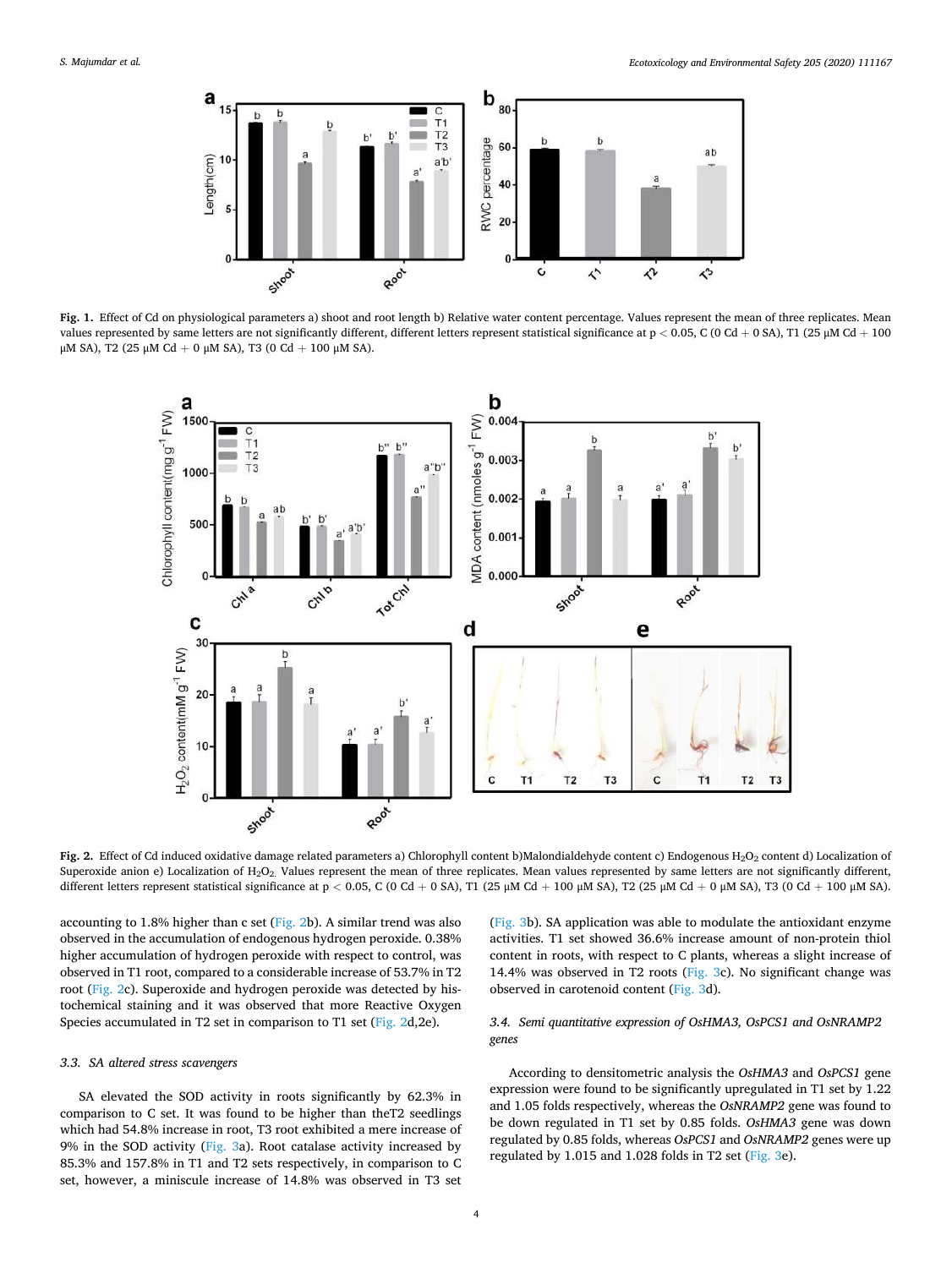<span id="page-4-0"></span>

**Fig. 3.** SA induced alteration in stress scavengers and gene expression a)Superoxide dismutase activity b)Catalase activity c) Total non protein thiol content d)Carotenoid content in leaves e), i) Densitometric analysis using NIH ImageJ and Semi quantitative reverse transcriptase PCR amplification analysis documented by 1.8% Agarose gel analysis of amplicons. Values represent the mean of three replicates. Mean values represented by same letters are not significantly different, different letters represent statistical significance at p *<* 0.05, C (0 Cd + 0 SA), T1 (25 μM Cd + 100 μM SA), T2 (25 μM Cd  $+ 0$  μM SA), T3 (0 Cd  $+ 100$  μM SA).

## *3.5. Reduced Cd uptake and health risk potential*

Cd concentration in grains of P2 set was 0.8 mg  $\text{kg}^{-1}$  rice, which was significantly reduced by 95% in grains of P1 set accounting to 0.004 mg kg−1 rice, the Cd concentration in shoot and root of P1 set was reduced by 82.6% and 54.1% respectively. Cd accumulation in P3 plants was not detected. The BCF of Cd was reduced by 54.16% in P1 plants in comparison to the P2 plants, in a similar way the TF ( $C_{grain}/C_{root}$ ,  $C_{grain}/C_{pot}$ )  $C_{\text{shoot}}$ ,  $C_{\text{shoot}}$ / $C_{\text{root}}$ ) values were also reduced by 89.1%, 87.2% and 62.1% respectively in P1 plants with respect to the severely affected P2 plants. The DIM for P1 rice grains was reduced by 99.69% with respect to P2 rice. The lowered DIM for P1 rice also reduced the CR for P1 rice by 99.99% with respect to P2 rice grains (Table 1).

## *3.6. Differential changes in agronomic traits and yield related components*

Upon Cd exposure, all the studied agronomic parameters including plant height (both at 45 days and final), tiller number, grain attributes were hampered. Simultaneous application of SA and Cd were able to aid the recovery of the plants from the Cd induced toxicity. In P1 plants, yield attributes were significantly close to C and P3 plants. As the effective tillers in P1 plants increased by 81.48% with respect to P2 plants, total yield also considerably increased by 81.91% upon coapplication of SA with Cd. The number of hollow seeds was decreased by 32.69% in P1 plants with respect to P2 plants. Traits like initial plant

| Table 1 |  |                                                                |
|---------|--|----------------------------------------------------------------|
|         |  | Effect of SA application on Cd content and associated factors. |

|                            | CP  | P1                             | <b>P2</b>        | P <sub>3</sub> |
|----------------------------|-----|--------------------------------|------------------|----------------|
| Cd content (mg $kg^{-1}$ ) |     |                                |                  |                |
| Seed                       | ND. | $0.04 + 0.0021$                | $0.8 + 0.0024$   | ND.            |
| Soil <sup>a</sup>          | ND. | $2.68 + 0.0022$                | $2.68 + 0.0021$  | ND.            |
| Shoot                      | ND. | $0.16 + 0.0017$                | $0.92 + 0.0013$  | ND.            |
| Root                       | ND. | $0.44 + 0.0020$                | $0.96 + 0.0019$  | ND.            |
| Associated factors         |     |                                |                  |                |
| BCF(g/s)                   | ND. | $0.164 + 0.012$                | $0.358 + 0.0111$ | ND.            |
| TF(g/r)                    | ND. | $0.090 \pm 0.021$              | $0.833 + 0.013$  | ND.            |
| TF(g/s)                    | ND. | $0.111 + 0.031$                | $0.869 + 0.043$  | <b>ND</b>      |
| TF (s/r)                   | ND. | $0.363 + 0.01$                 | $0.958 + 0.055$  | ND.            |
| <b>DIM</b>                 | ND. | $0.0008 + 0.0009$              | $0.32 + 0.00046$ | ND.            |
| CR.                        | ND. | $3.2 \times 10^{-5} + 0.00027$ | $5.12 + 0.00041$ | ND.            |

Residual Cd content.

height, final plant height, total tiller number, total seed, and panicle weight changed trivially in P3 plants with respect to C plants (decrease percentage ranging from 0% to 7%). However, the yield was reduced by 23.6% in P3 plant with respect to C plants [\(Fig. 4](#page-5-0)a-i).

## **4. Discussion**

The genotype Bandana used for the study, is one of the stable donor varieties, with high yield and productivity, widely used in breeding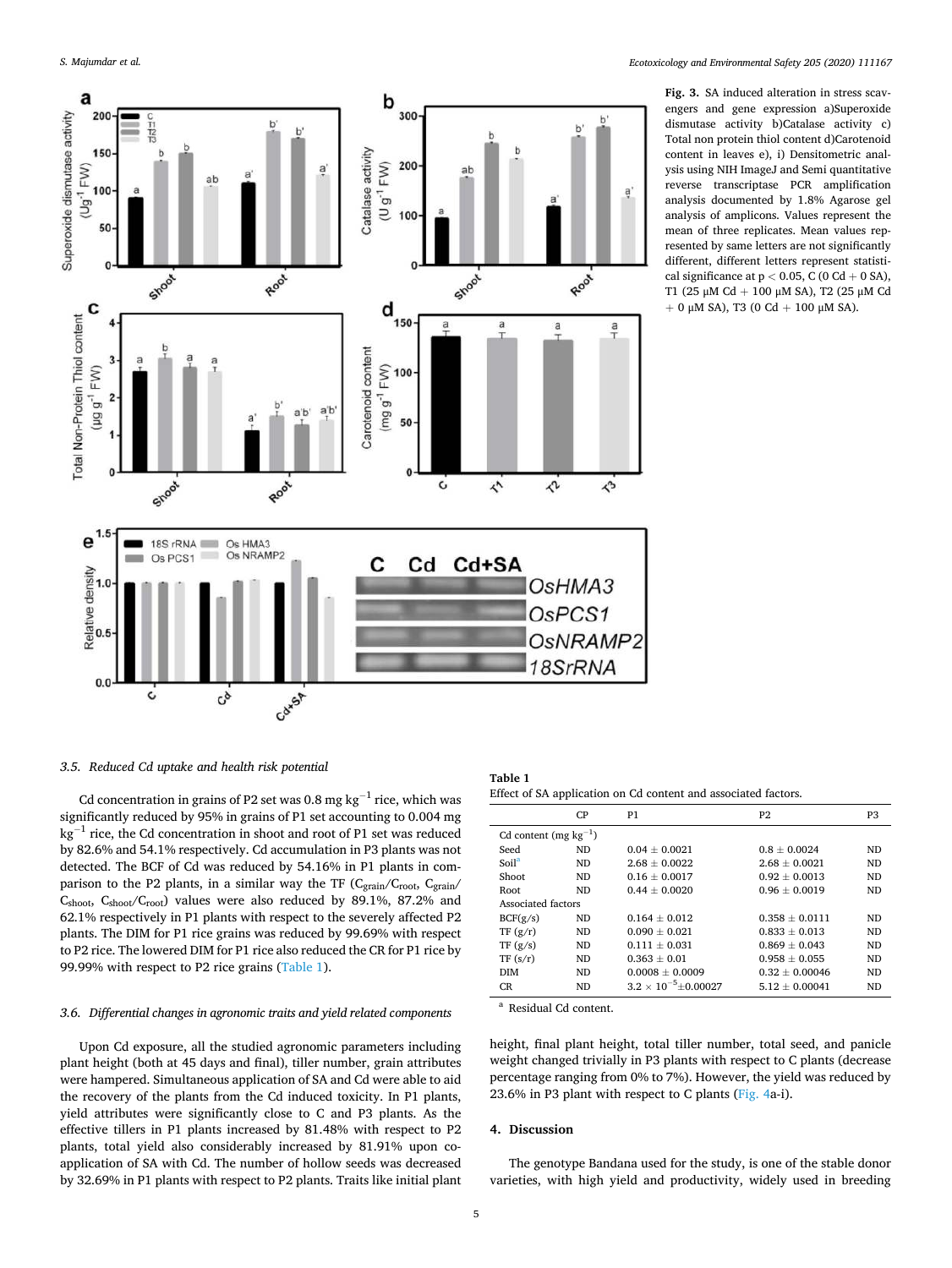<span id="page-5-0"></span>

**Fig. 4.** Effect of SA application on various agronomic traits a) Plant height at 45 days b)Final plant height c) Effective tiller d) Panicle length e)Total seed f)Hollow seed percentage g)Panicle weight h)Total yield i) Pictographic representation of Panicles after maturity. Mean values represented by same letters are not significantly different, different letters represent statistical significance at p < 0.05, CP (0 Cd + 0 SA), P1 (25 μM Cd + 100 μM SA), P2 (25 μM Cd + 0 μM SA), P3 (0 Cd + 100 μM SA).

programs for its beneficial attributes ([Jadhao et al., 2014;](#page-10-0) [Poudel,](#page-10-0)  [2018\)](#page-10-0), but use of a Cd accumulating variety for breeding might lead to generation of Cd accumulating lines, posing threat to human health. Therefore, use of high yielding Cd accumulator varieties, as donors, can be accepted, provided Cd translocation to the grain is checked. In West Bengal, Cd contamination in agricultural soil may range from 1.76 mg  $kg^{-1}$  to 13.8 mg kg<sup>-1</sup> (unpublished data), presenting high probability of Cd translocation and accumulation in grains. The Cd concentration selected for this study lies in the above mentioned limit and was found to cause moderate toxicity by significantly constraining normal growth and development of the plants. Simultaneous SA application in Cd stressed plants was found to ameliorate the stressed condition by enabling several defensive responses. It was observed that, application of only SA (at the present concentration) to plants was non-toxic.

SA application has been reported to alleviate several heavy metal toxicities including Cd ([Hayat et al., 2010\)](#page-10-0). Cd toxicity cause decreased uptake of water which leads to retarded growth of the root and shoot ([Mondal et al., 2013\)](#page-10-0), as well as biomass and may cause insufficient crop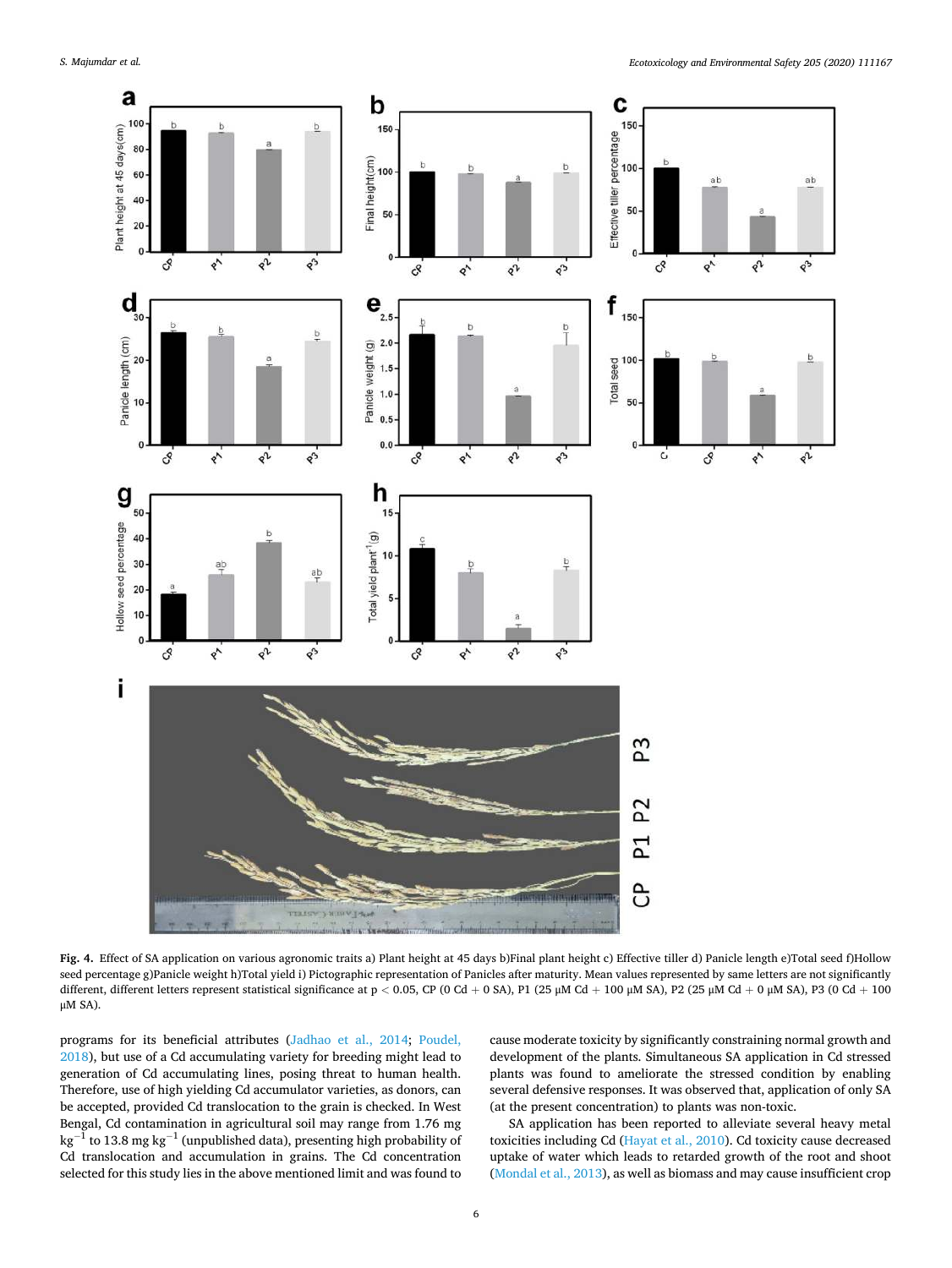yield ([Ahmad et al., 2016](#page-9-0)). Hampered development is also reported in mungbean, and ground nut plants [\(Siddhu and Khan, 2012\)](#page-11-0). Significant decrease in plant growth was seen in the present study under Cd stress, reduction in shoot and root length was observed in T2 set, in comparison to C set. In T1 set no reduction in shoot length was seen rather 2.3% increase in root length was observed. SA has been reported to alleviate Cd toxicity by several ways ([Krantev et al., 2008;](#page-10-0) [Guo et al., 2007](#page-10-0); [Belkhadi et al., 2010\)](#page-9-0). Previously it was reported that, application of SA provided protection to arsenite exposed rice seedlings against stress and restored the plant growth parameters to a certain extent ([Singh et al.,](#page-11-0)  [2017\)](#page-11-0).

Chlorophyll metabolism and chloroplast ultrastructure are negatively affected due to the mineral stress induced by Cd [\(Djebali et al.,](#page-9-0)  [2005;](#page-9-0) [Hakmaoui et al., 2007](#page-10-0); [Parmar et al., 2013;](#page-10-0) [Arivazhagan and](#page-9-0)  [Sharavanan, 2015](#page-9-0)). We found that Cd negatively affected the chlorophyll synthesis in rice plants, plant growth and development were also compromised, only SA exposed plants had growth indices higher than Cd treated plants and close to T1 plants. Cd also hinders the uptake of nutrients like Fe, Mg which play significant role in chlorophyll synthesis, as reported in soybean ([Xu et al., 2015](#page-11-0)), *Lemna minor* [\(Lu et al., 2018](#page-10-0)). Cd binds to essential Ca<sup>2+</sup>sites and hinders the PSII photoactivation, by alteration of light harvesting complexes responsible for transfer of light to PSII reaction centre, the chlorophyll antenna complexes are responsible for conversion of light energy to electron transport from PSII, decreased oxygen evolution from PSII leads to modulated photochemical reactions, the energy storage process by synthesis of ATP and NADPH is impeded leading to impaired biochemical functions of the cell ([Sytar et al., 2016](#page-11-0); [Rastogi et al., 2017;](#page-11-0) [Dewez et al., 2018](#page-9-0)). We observed that SA application to Cd stressed plants improved the pigment content and growth, reports suggest that SA reduced Cd uptake and enhanced the uptake of Fe, Mg, Ca, thereby promoting chlorophyll synthesis ([Lu](#page-10-0)  [et al., 2018\)](#page-10-0). Hence SA application lowered Cd availability for Ca binding sites and leads to increased oxygen evolution by restoring PSII photoactivation. SA application improved the pigment content and growth as SA is reported to influence the RuBisCo activity, redox homeostasis and stomatal switch [\(Rivas-San Vicente and Plasencia, 2011](#page-11-0)). Similar effect was also seen in maize plants [\(Krantev et al., 2008\)](#page-10-0).

Cd is known to induce production of hydrogen peroxide in many plants ([Maksymiec and Krupa, 2006](#page-10-0); Rodrı'[guez-Serrano et al., 2009](#page-11-0); [Vestena et al., 2011](#page-11-0); [Zhao et al., 2012](#page-11-0)). Cd has the ability to compete and replace several important nutrients, like, Fe is replaced in several proteins leading to escalated free cellular Fe levels, which can directly induce ROS generation through Fenton and Haber-Weiss reactions ([Cuypers et al., 2010](#page-9-0)). Cd induced increase in  $H_2O_2$  is mainly synthesized by NADPH oxidase of plasma membrane or mitochondria or peroxisomes, which is subsequently transferred to other plant parts, this also induces accumulation of superoxide radicals and fatty acid hydroperoxides, ultimately leading to membrane damage (Garnier et al., 2006). T2 seedlings exhibited higher accumulation of ROS in the tissue, which was lowered significantly by SA application, this was congruent with previous reports. Our findings of histochemical detection of hydrogen peroxide and superoxide, indicated that application of SA to Cd treated seedlings could reduce the amount of endogenous ROS accumulation in the seedlings to considerable levels in comparison to T2 seedlings. Similar results were also reported in duckweed and perennial rye grass ([Wang et al., 2013;](#page-11-0) [Li et al., 2017\)](#page-10-0). SA is reported to directly scavenge ROS by acting as an antioxidant ([Popova et al., 2009](#page-10-0)), it jointly acts in a feed forward loop with glutathione and detoxifies ROS [\(Her](#page-10-0)rera-Vásquez et al., 2015). SA confers protection against heavy metal toxicity by detoxification of ROS thus reduces the degree of lipid peroxidation ([Guo et al., 2007](#page-10-0); Moussa and El-Gamal, 2010; [Wang et al.,](#page-11-0)  2013; Tamás et al., 2015; [Khan et al., 2015\)](#page-10-0). Cell membrane is prone to damage by redox active metals [\(Yılmaz and Parlak, 2011\)](#page-11-0), higher the accumulation of MDA, higher is the level of oxidative stress [\(Hou et al.,](#page-10-0)  [2007\)](#page-10-0). Cd induces oxidative stress, leading to enhanced MDA content, H2O2 content and electrolyte leakage ([Schützendübel et al., 2002](#page-11-0); [Liu](#page-10-0) 

[et al., 2003](#page-10-0); Singh et al., 2006; [Guo et al., 2007; Hsu and Kao, 2007;](#page-10-0) [Xu](#page-11-0)  [et al., 2010;](#page-11-0) Srivastava et al., 2014). Our findings indicate lowered membrane damage with lowered amount of endogenous hydrogen peroxide accumulation in rice roots in T1 seedlings. Similar results were also reported in duckweed and perennial rye grass ([Wang et al., 2013;](#page-11-0) [Li](#page-10-0)  [et al., 2017,](#page-10-0) [2018\)](#page-10-0). Damage indices were lower in T3 plant in comparison to T2 plants and were close to C plants, ensuring that SA alone had no toxicity in T3 plants.

NPT are one of the main components to detoxify ROS during heavy metal toxicity, they chelate with heavy metals facilitating their vacuolar sequestration and limiting their translocation to different plant tissues, they also act as signaling complexes and antioxidants ([Li et al., 2011](#page-10-0)). We observed escalated levels of NPT in T1 as well as T2 set, however higher accumulation of NPT was observed in T1 set. The co-application of SA and Cd was reported to act synergistically resulting in increased synthesis of NPT, phytochelatin and glutathione [\(Gu et al., 2018\)](#page-10-0).

The presence of antioxidant enzymes like SOD and CAT in different cellular organelles, protect the plants from oxidative damages. In the present study, SA application not only helped in alleviation of Cd induced growth impairment but also regulated the enzymatic activities. We observed that Cd stress significantly increased SOD and CAT activity in both shoot and root of T2 seedlings. Increased ROS generation due to Cd toxicity is counteracted by escalated activity of enzymatic antioxidants, higher SOD and CAT activity was observed under Cd stress in rice ([Bari et al., 2019\)](#page-9-0). However, SA application to Cd exposed plants enhanced the SOD activity whereas the CAT activity was reduced. SA applied Cd exposed kentucky blue grass was also found to have higher SOD activity than only Cd treated seedlings, ([Guo et al., 2013\)](#page-10-0), similar trend in SOD activity was observed in *Nymphaea tetragona* Georgi ([Gu](#page-10-0)  [et al., 2018\)](#page-10-0), *Lemna minor* [\(Lu et al., 2018\)](#page-10-0), Chinese cabbage ([Mba et al.,](#page-10-0)  [2007\)](#page-10-0) and mustard plants [\(Ahmad et al., 2011](#page-9-0)). SA application has been reported to lower the CAT activity, a major  $H_2O_2$  detoxifying enzyme in wheat and tomato (Sahu and Sabat, 2018; Yüzbaşıoğlu et al., 2019). SA is reported to donate electron for peroxidative cycle of catalase and lower its enzymatic activity by competitive inhibition ([Ma et al., 2017](#page-10-0)). Hence, absence of such inhibitory role of SA on SOD activity might delineate the differential responses induced by SA on SOD and CAT activity. However, the enzymatic activity in T3 plants was similar to C plants, revealing that SA in absence of Cd exposure was unable to elicit anti-oxidative responses. The overall fold changes of biochemical, physiological and agronomic parameter analysis of SA and Cd exposed rice seedlings with respect to untreated ones is represented by color coded heat map [\(Fig. 5](#page-7-0)).

The chelation and sequestration of heavy metals are mainly carried out by metallothioneins and phytochelatins. The phytochelatins are synthesized as defense response, involving binding of sulphahydryl and carboxyl groups to a wide range of elements like Cd,Pb,Cu, Ni etc. ([Cobbett, 2000](#page-9-0); [Emamverdian et al., 2015\)](#page-9-0). *PCS* plays a significant role in the sequestration of Cd in *A*. *thaliana* [\(Chen et al., 2006](#page-9-0); [Liu et al.,](#page-10-0)  [2010; Kühnlenz et al., 2016\)](#page-10-0). Function of *PCS* in Cd accumulation was established by *OsPCS* mutant studies, which showed lower accumulation. Constitutive expression of *PCS* occurs in plants, but they are upregulated in presence of metal/metalloid due to post transcriptional activation of the *PCS* gene ([Cobbett, 2000;](#page-9-0) [Vatamaniuk et al., 2000](#page-11-0)). Phytochelatins synthesized by *PCS* bind to Cd and form PC-Cd complexes which are sequestered in the vacuoles. Forming PC-Cd complexes and their subsequent sequestration into the vacuoles is crucial for Cd tolerance ([Clemens et al., 1999;](#page-9-0) [Ha et al., 1999](#page-10-0); [Vatamaniuk et al.,](#page-11-0)  [1999\)](#page-11-0). Expression of *PCS1* slightly increased in T1 seedlings in comparison to the untreated ones, indicating higher PC synthesis, resulting in higher sequestration of Cd into the vacuoles. Cd sequestration is also mediated by Os*HMA3* ([Morel et al., 2009\)](#page-10-0). As observed in our study, the upregulated expression of *OsHMA3* in T1 set is statistically significant to the C and T2 set. There are no dedicated transporters for Cd transportation, so other ion transporters are used to transport Cd. *OsNRAMP2*  is highly expressed in seedlings with high Cd accumulation properties.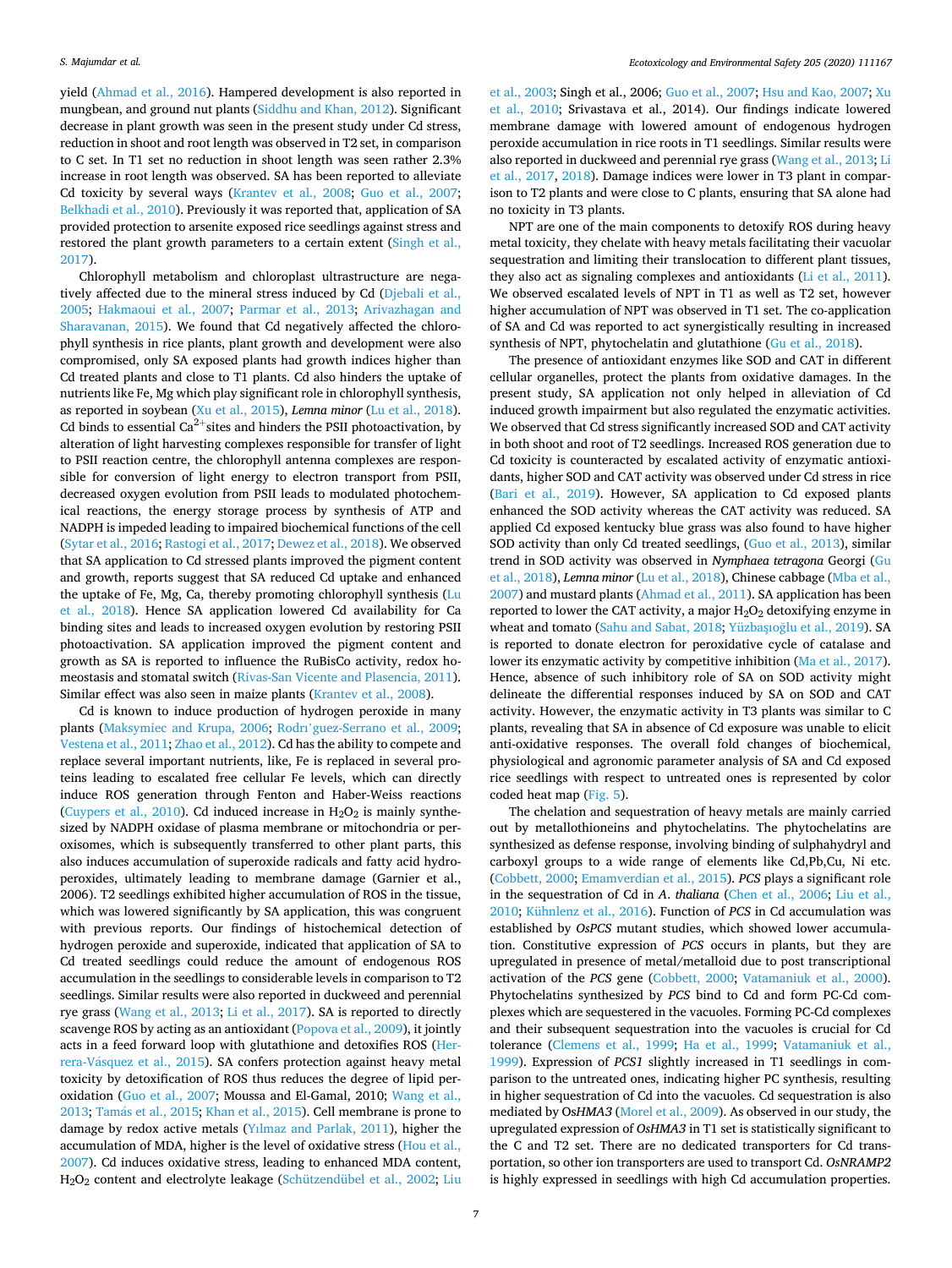<span id="page-7-0"></span>

**Fig. 5.** Heat map analysis on the basis of fold change of treated rice seedlings with respect to untreated set, the assessed physiological, biochemical and agronomic are represented.. T1/P1 (25 μM Cd + 100 μM SA), T2/P2 (25 μM Cd + 0 μM SA), T3/P3 (0 Cd + 100 μM SA).

*NRAMP2* allele from low Cd accumulating plants increased Cd sensitivity, SA application reduced *NRAMP2* expression suggesting lowered sensitivity of SA exposed plants ([Zhao et al., 2018](#page-11-0)). The *OsNRAMP2* gene was downregulated in T1 seedlings. Increase of *OsNRAMP2* expression under Cd stress was observed which decreased on application of SA. The upregulation of the gene under Cd stress is similar to reports in ryegrass ([Li et al., 2017](#page-10-0)). Application of SA to Cd exposed seedlings reduced the *NRAMP* expression owing to alleviating property of SA. The whole reaction cascade which follows after application of SA is represented schematically [\(Fig. 6](#page-8-0)).

The hydroponics is a well-balanced and controlled nutrient delivery system for lab-based experimentations, full term growth of rice plants in hydroponics require several infrastructural facilities and is expensive ([Bado et al., 2016\)](#page-9-0). In dearth of such prerequisites, the plants were grown in pot soil at the experimental farm, the soil used for pot experiments were Gangetic alluvial in nature with loamy clay consistency, the pH and organic carbon contents were reported to be 6.7 and 7.4 g  $kg^{-1}$ respectively [\(Mukherjee et al., 2019;](#page-10-0) [Ghosh et al., 2020\)](#page-9-0), providing favorable growth conditions for the plants. Additionally, owing to the near neutral pH and soil characters like high organic carbon content, loamy texture, the basal Cd uptake in Cd unexposed plants might be too low to be detected, as the Cd mobility is highly impaired in soil with clay loam texture [\(Hattori et al., 2006\)](#page-10-0) with high organic carbon ([Chris](#page-9-0)[tensen et al., 1996\)](#page-9-0) and near neutral pH ([Xiaofang et al., 2019](#page-11-0)). Co-application of SA and Cd in rice plants have shown reduced accumulation of Cd in the root, shoot and grains of P1 plants. The influx of Cd is reported to reduce under Cd stress by SA application in peanuts and perennial ryegrass, the rearrangement of cell wall components might be a contributing factor here ([Wang et al., 2013](#page-11-0); [Xu et al., 2015](#page-11-0); [Bai et al.,](#page-9-0) 

[2015\)](#page-9-0). Although the application of several organic acids (for eg. Citric, acetic, malic, succinic, oxalic) to soil [\(Sidhu et al., 2019](#page-11-0)) have exhibited increase in heavy metal bioavailability, yet, exogenous SA application has reduced elemental uptake by increasing citrate efflux from roots of treated seedlings, decreasing the Cd content in the root tips ([Yang et al.,](#page-11-0)  [2003\)](#page-11-0). Rhizospheric exudation of several secondary metabolites is reported to be a dynamic strategy to impede Cd uptake by roots [\(Bali et al.,](#page-9-0)  [2020\)](#page-9-0). Unlike other low molecular weight organic acids, SA up to concentrations of 0.5 mM had no significant impact on soil anionic charges ([Zhang et al., 2008\)](#page-11-0). The TF( $C<sub>shoot</sub>/C<sub>root</sub>$ ) was greatly reduced in the P1 plants under influence of SA. The application of SA is reported to considerably reduce Cd uptake and toxicity in radish roots ([Raza and](#page-11-0)  [Shafiq, 2013\)](#page-11-0), Cd content reduced considerably in different parts of flax plant upon SA application ([Belkhadi et al., 2010\)](#page-9-0), wheat [\(Shakirova](#page-11-0)  [et al., 2016](#page-11-0)), oilseed rape ([Ali et al., 2015](#page-9-0)), ryegrass ([Wang et al., 2013](#page-11-0); [Bai et al., 2015\)](#page-9-0), Kentucky bluegrass ([Guo et al., 2013](#page-10-0)). Apart from cell wall rearrangement, SA is also reported to modify the functionality of various metal translocators resulting in reduced accumulation of the toxic metal in the aerial parts, due to its sequestration in the root vacuoles (Shi et al., 2009; [Drazic et al., 2005\)](#page-9-0), interaction between SA and Cd increased the synthesis of sulfhydryl groups [\(Metwally et al., 2003](#page-10-0)), promoting chelation of Cd ions, these cumulatively lowered the Cd translocation in the shoot, subsequently relieving the grains from Cd accumulation. The lowered *OsNRAMP*2, elevated *OsPCS*1 and *OsHMA*3 transcripts of the T1 seedlings contributed to hindered xylem loading, limiting the Cd deposition in shoot and grains. The reduced toxicity of Cd as a result of impaired Cd uptake by SA application, positively affected the yield related components in P1 plants in comparison to the P2 plants. SA application for amelioration of various stress have been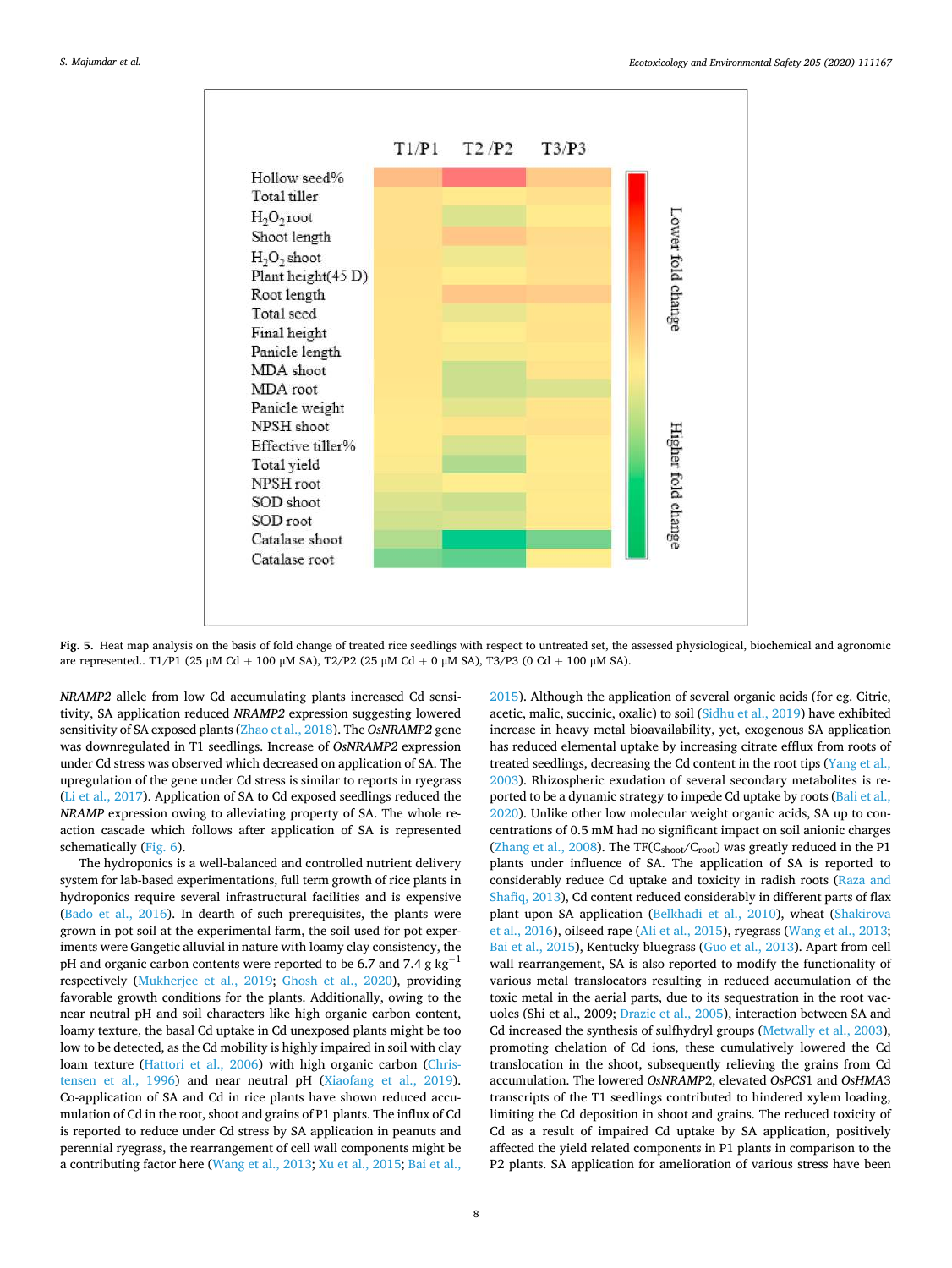<span id="page-8-0"></span>

**Fig. 6.** Simplified schematic representing mechanism of SA providing Cd stress tolerance to rice plants, application of SA to Cd exposed rice seedling results in lowered membrane damage, enhanced photosynthetic pigment production, SA causes antioxidative burst, producing higher levels of ROS scavengers, minimizing free radicals from the plant cells, SA application increases production of NP-SH, required for production of thiol containing Cd chelators like phytochelatins. This causes chelation and sequestration of free divalent Cd ions, NRAMP2 expression is also reduced on SA application increasing tolerance of the seedlings towards Cd stress. Plants on reaching maturity exhibits better yield, lowered Cd uptake in P1 set, ultimately making the seeds of P1 set safe for consumption.

reported to enhance the yield related traits (like total panicle number, tiller number, total seed per panicle and total yield per plant). P1 plants had higher plant height in comparison to P2 plants, as, SA not only plays a major role in restricting Cd toxicity and uptake, but it also supports plant growth and development, by regulating photosynthetic efficiency, osmotic balance, ion homeostasis and anti-oxidative defense system ([Khan et al., 2010,](#page-10-0) 2012a,b,c, 2013b, 2014; [Nazar et al., 2011](#page-10-0); [Miura](#page-10-0)  [and Tada, 2014](#page-10-0)). These protective roles imparted by SA are highly congruent with our findings of hydroponic and pot experiments.

The bioavailable Cd is almost 40–50% lower than the total Cd content of soil, due to association of Cd with carbonates, oxides and other organic forms ([Barman et al., 2020](#page-9-0)). The Cd contents of P2 seed (0.8 mg  $\text{kg}^{-1}$ ) were much higher than the recommended limit (0.4 mg kg<sup>-1</sup>) by [CODEX, 2011,](#page-9-0) application of SA reduced 95% Cd accumulation in P1 with respect to P2. This is highly impactful, for further application in highly Cd contaminated areas or high Cd accumulating plants. 40.3% of total dietary intake of Cd is contributed by rice, which is reported to range between 0.021 and 0.022 mg kg<sup>-1</sup> ([Kim et al., 2019](#page-10-0)). The DIM for this cultivar is several folds higher than recent reports by Barman et al. [\(2020\).](#page-9-0) The application of SA successfully reduced the Cd content in the grains of P1 plants, which resulted in 99.69% lower DIM. The higher the DIM higher will be the occurrence rates of Cd induced disease

manifestations ranging from acute bone problems to fatal conditions like cancer. In non-smokers, dietary Cd is strongly associated with gastric cancer [\(Kim et al., 2019](#page-10-0)), breast cancer [\(Grioni et al., 2019](#page-10-0)). The CR was also reduced on application of SA in P1 plants in comparison to P2 plants. People who are more exposed to heavy metals through grains, vegetables and water are at a higher risk for the development of cancer in future ([Zhang et al., 2018](#page-11-0); [Rezapour et al., 2018\)](#page-11-0).

## **5. Conclusion**

SA application to soil was found to be highly promising in reducing grain Cd content, increasing crop yield in comparison to Cd stressed SA unapplied plants, the cancer risk was also significantly reduced making it safe for consumption. In the present scenario, the rising exposure of the mankind to hazardous materials, is allowing elevated occurrence of diseases and fatalities. The unrestricted use of phosphate fertilizers in agricultural field is subjecting the cereals and crops to uptake Cd substantially, ultimately entering the food chain. So, finding mitigation strategies to reduce Cd deposition in grains, is of utmost importance. SA was found to ensure restricted Cd entry into the rice grains, making it a cost effective and easy way to combat the serious Cd threat.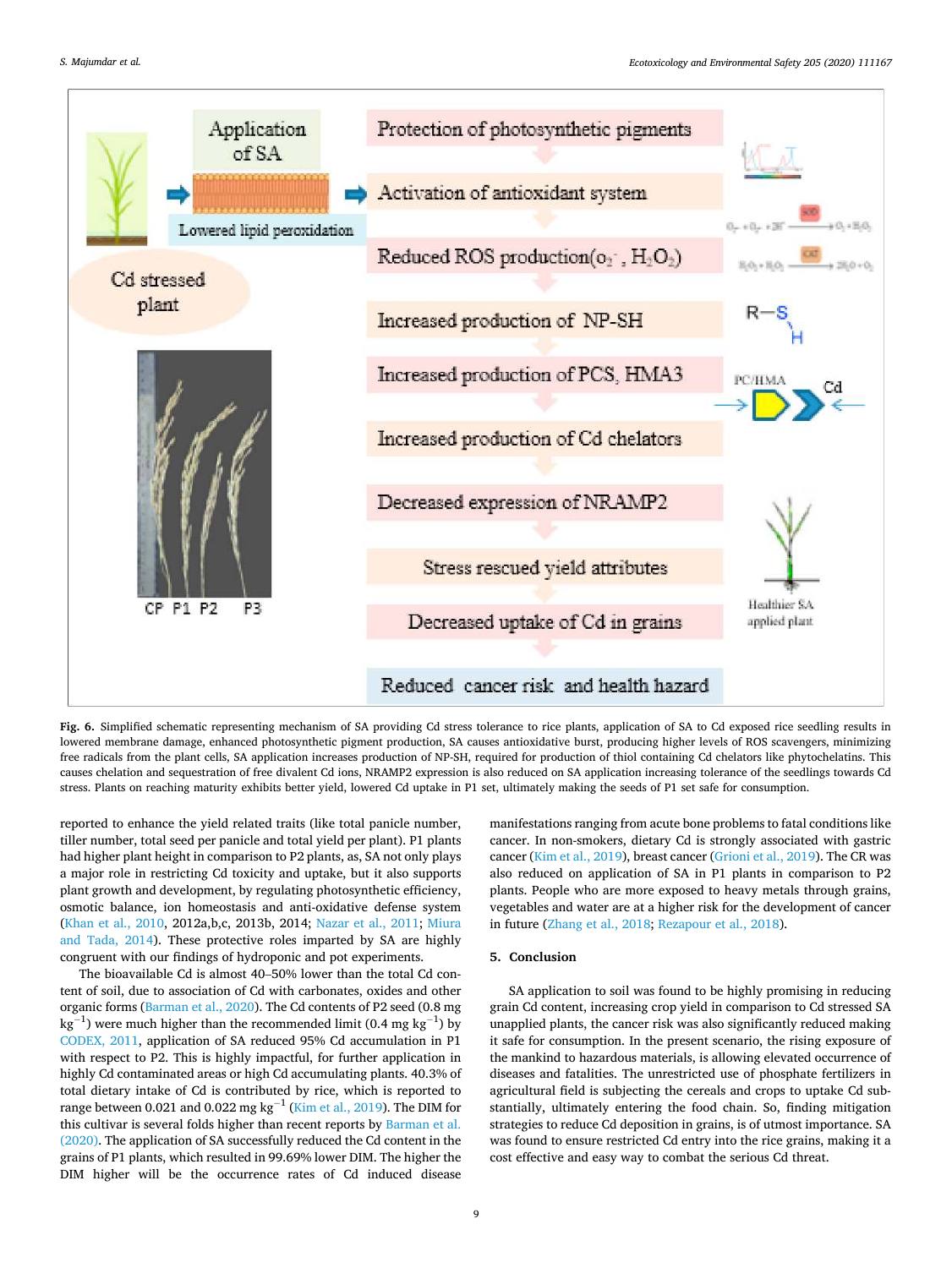#### <span id="page-9-0"></span>**Author contributions**

Snehalata Majumdar: Conceptualization, Data curation, Formal analysis, Investigation, Methodology, Validation, Writing - original draft, Writing-review & editing, Sonal Sachdev: Methodology, Validation, Rita Kundu: Conceptualization, Investigation, Formal analysis, Visualization, Supervision, Writing - review & editing.

#### **Funding**

This study was funded by Department of Biotechnology (West Bengal) [76(Sanc.)-BT/P/Budget/RD-14/2017; March 27, 2018].

## **Ethical approval**

This article does not contain any studies with human participants or animals performed by any of the authors.

## **Declaration of competing interest**

The authors declare that they have no known competing financialinterestsor personal relationships that could have appeared to influence the work reported in this paper.

## **Acknowledgements**

S M acknowledges Department of Biotechnology, Government of India, for her fellowship. S S acknowledges UGC for her fellowship. Authors would like to acknowledge CAS, Dept. of Botany, University of Calcutta, DST-FIST for infrastructural and instrumentation facilities. Authors are grateful to Dr. S Tripathy for providing the experimental field facility in University's Agricultural farm, Baruipur. Authors also acknowledge I.I.T Bombay for ICP/AES analysis. Financial assistance from WBDBT is also gratefully acknowledged. The authors are also thankful to Prof. S. Bhattacharya, Bidhan Chandra Krishi VishwaVidyalaya for providing the rice seed.

## **Appendix A. Supplementary data**

Supplementary data to this article can be found online at [https://doi.](https://doi.org/10.1016/j.ecoenv.2020.111167)  [org/10.1016/j.ecoenv.2020.111167.](https://doi.org/10.1016/j.ecoenv.2020.111167)

## **References**

- Agency for Toxic Substance and Disease Registry, 2019. [https://www.atsdr.cdc.](https://www.atsdr.cdc.gov/spl/index.html) [gov/spl/index.html](https://www.atsdr.cdc.gov/spl/index.html).
- Ahmad, P., Allah, E.A., Hashem, A., Sarwat, M., Gucel, S., 2016. Exogenous application of selenium mitigates cadmium toxicity in Brassica juncea L.(Czern& Cross) by upregulating antioxidative system and secondary metabolites. J. Plant. Growth. Regul. 35 (4), 936–950. [https://doi.org/10.1007/s00344-016-9592-3.](https://doi.org/10.1007/s00344-016-9592-3)
- Ahmad, P., Nabi, G., Ashraf, M., 2011. Cadmium-induced oxidative damage in mustard [Brassica juncea (L.) Czern. &Coss.] plants can be alleviated by salicylic acid. South Afr. J. Bot. 77 (1), 36–44. <https://doi.org/10.1016/j.sajb.2010.05.003>.
- Ali, E., Maodzeka, A., Hussain, N., Shamsi, I.H., Jiang, L., 2015. The alleviation of cadmium toxicity in oilseed rape (Brassica napus) by the application of salicylic acid. Plant Growth Regul. 75 (3), 641–655. [https://doi.org/10.1007/s10725-014-9966-0.](https://doi.org/10.1007/s10725-014-9966-0)
- An, C., Mou, Z., 2011. Salicylic acid and its function in plant immunity F. J. Integr. Plant Biol. 53 (6), 412–428. [https://doi.org/10.1111/j.1744-7909.2011.01043.x.](https://doi.org/10.1111/j.1744-7909.2011.01043.x) [Arivazhagan, V., Sharavanan, P.S., 2015. Effect of cadmium on photosynthetic responses](http://refhub.elsevier.com/S0147-6513(20)31006-X/sref8)
- [and biochemical contents of maize plants. Am. J. Environ. Eng. Sci. 2 \(3\), 32](http://refhub.elsevier.com/S0147-6513(20)31006-X/sref8).
- Arnon, D.I., 1949. Copper enzymes in isolated chloroplasts. Polyphenoloxidase in Beta vulgaris. Plant Physiol. 24 (1), 1. <https://doi.org/10.1104/pp.24.1>.
- Bado, S., Forster, B.P., Ghanim, A.M., Jankowicz-Cieslak, J., Berthold, G., Luxiang, L., 2016. Protocol for screening for salt tolerance in rice. In: Protocols for Pre-field Screening of Mutants for Salt Tolerance in Rice, Wheat and Barley. Springer, Cham, pp. 21–31. [https://doi.org/10.1007/978-3-319-26590-2\\_1](https://doi.org/10.1007/978-3-319-26590-2_1).
- Bai, X., Dong, Y., Kong, J., Xu, L., Liu, S., 2015. Effects of application of salicylic acid alleviates cadmium toxicity in perennial ryegrass. Plant Growth Regul. 75 (3), 695–706. <https://doi.org/10.1007/s10725-014-9971-3>.
- Bali, A.S., Sidhu, G.P.S., Kumar, V., 2020. Root exudates ameliorate cadmium tolerance in plants: a review. Environ. Chem. Lett. [https://doi.org/10.1007/s10311-020-](https://doi.org/10.1007/s10311-020-01012-x)  [01012-x.](https://doi.org/10.1007/s10311-020-01012-x)
- Bari, M.A., Akther, M.S., Reza, M.A., Kabir, A.H., 2019. Cadmium tolerance is associated with the root-driven coordination of cadmium sequestration, iron regulation, and ROS scavenging in rice. Plant Physiol. Biochem. 136, 22–33. [https://doi.org/](https://doi.org/10.1016/j.plaphy.2019.01.007) [10.1016/j.plaphy.2019.01.007.](https://doi.org/10.1016/j.plaphy.2019.01.007)
- Barman, F., Majumdar, S., Arzoo, S.H., Kundu, R., 2020. Genotypic variation among 20 rice cultivars/landraces in response to cadmium stress grown locally in West Bengal, India. Plant Physiol. Biochem. [https://doi.org/10.1016/j.plaphy.2020.01.019.](https://doi.org/10.1016/j.plaphy.2020.01.019)
- Barr, H.D., Weatherley, P.E., 1962. A re-examination of the relative turgidity technique for estimating water deficit in leaves. Aust. J. Biol. Sci. 15 (3), 413–428. [https://doi.](https://doi.org/10.1071/bi9620413)  [org/10.1071/bi9620413](https://doi.org/10.1071/bi9620413).
- Belkhadi, A., Hediji, H., Abbes, Z., Nouairi, I., Barhoumi, Z., Zarrouk, M., Chaïbi, W., Djebali, W., 2010. Effects of exogenous salicylic acid pre-treatment on cadmium toxicity and leaf lipid content in Linumusitatissimum L. Ecotoxicol. Environ. Saf. 73 (5), 1004–1011. <https://doi.org/10.1016/j.ecoenv.2010.03.009>.
- Cakmak, I., Marschner, H., 1992. Magnesium deficiency and high light intensity enhance activities of superoxide dismutase, ascorbate peroxidase, and glutathione reductase in bean leaves. Plant Physiol. 98 (4), 1222–1227. [https://doi.org/10.1104/](https://doi.org/10.1104/pp.98.4.1222) [pp.98.4.1222](https://doi.org/10.1104/pp.98.4.1222).
- [Cao, F., Liu, L., Ibrahim, W., Cai, Y., Wu, F., 2013. Alleviating effects of exogenous](http://refhub.elsevier.com/S0147-6513(20)31006-X/sref18) [glutathione, glycinebetaine, brassinosteroids and salicylic acid on cadmium toxicity](http://refhub.elsevier.com/S0147-6513(20)31006-X/sref18)  [in rice seedlings \(Oryza sativa\). Agrotechnology 2 \(1\), 107](http://refhub.elsevier.com/S0147-6513(20)31006-X/sref18)–112.
- Chen, A., Komives, E.A., Schroeder, J.I., 2006. An improved grafting technique for mature Arabidopsis plants demonstrates long-distance shoot-to-root transport of phytochelatins in Arabidopsis. Plant Physiol. 141 (1), 108–120. [https://doi.org/](https://doi.org/10.1104/pp.105.072637) [10.1104/pp.105.072637](https://doi.org/10.1104/pp.105.072637).
- Christensen, J.B., Jensen, D.L., Christensen, T.H., 1996. Effect of dissolved organic carbon on the mobility of cadmium, nickel and zinc in leachate polluted groundwater. Water Res. 30 (12), 3037–3049. [https://doi.org/10.1016/s0043-1354](https://doi.org/10.1016/s0043-1354(96)00091-7)  -<br>[\(96\)00091-7](https://doi.org/10.1016/s0043-1354(96)00091-7)
- Clemens, S., Kim, E.J., Neumann, D., Schroeder, J.I., 1999. Tolerance to toxic metals by a gene family of phytochelatin synthases from plants and yeast. EMBO J. 18 (12), 3325–3333. [https://doi.org/10.1093/emboj/18.12.3325.](https://doi.org/10.1093/emboj/18.12.3325)
- Cobbett, C.S., 2000. Phytochelatins and their roles in heavy metal detoxification. Plant Physiol. 123 (3), 825–832. <https://doi.org/10.1104/pp.123.3.825>.
- [Codex Alimentarius Commission, 2011. Joint FAO/WHO food standards programme](http://refhub.elsevier.com/S0147-6513(20)31006-X/sref27)  [codex committee on contaminants in foods. fifth session. In: Working Document for](http://refhub.elsevier.com/S0147-6513(20)31006-X/sref27)  [Information and Use in Discussions Related to Contaminants and Toxins in the](http://refhub.elsevier.com/S0147-6513(20)31006-X/sref27) [GSCTFF, CF/5 INF/1. FAO/WHO, The Hague.](http://refhub.elsevier.com/S0147-6513(20)31006-X/sref27)
- Cotton, F.A., 1999. Survey of transition-metal chemistry. In: Advanced Inorganic Chemistry, sixth ed. John Wiley and Sons, ISBN 0-471-19957-5, p. 633. [https://doi.](https://doi.org/10.1016/s0039-9140(99)00269-6)  [org/10.1016/s0039-9140\(99\)00269-6](https://doi.org/10.1016/s0039-9140(99)00269-6).
- Cuypers, A., Plusquin, M., Remans, T., Jozefczak, M., Keunen, E., Gielen, H., Opdenakker, K., Nair, A.R., Munters, E., Artois, T.J., Nawrot, T., 2010. Cadmium stress: an oxidative challenge. Biometals 23 (5), 927–940. [https://doi.org/10.1007/](https://doi.org/10.1007/s10534-010-9329-x)  [s10534-010-9329-x.](https://doi.org/10.1007/s10534-010-9329-x)
- Das, N., Bhattacharya, S., Bhattacharyya, S., Maiti, M.K., 2017. Identification of alternatively spliced transcripts of rice phytochelatin synthase 2 gene OsPCS2 involved in mitigation of cadmium and arsenic stresses. Plant Mol. Biol. 94 (1–2), 167–183. <https://doi.org/10.1007/s11103-017-0600-1>.
- Dewez, D., Goltsev, V., Kalaji, H.M., Oukarroum, A., 2018. Inhibitory effects of silver nanoparticles on photosystem II performance in Lemna gibba probed by chlorophyll fluorescence. Curr. Plant Biol. 16, 15–21. [https://doi.org/10.1016/j.](https://doi.org/10.1016/j.cpb.2018.11.006)  [cpb.2018.11.006](https://doi.org/10.1016/j.cpb.2018.11.006).
- Djebali, W., Zarrouk, M., Brouquisse, R., El Kahoui, S., Limam, F., Ghorbel, M.H., Chaïbi, W., 2005. Ultrastructure and lipid alterations induced by cadmium in tomato (Lycopersiconesculentum) chloroplast membranes. Plant Biol. 7 (4), 358–368. [https://doi.org/10.1055/s-2005-837696.](https://doi.org/10.1055/s-2005-837696)
- Drazic, G., Mihailovic, N., 2005. Modification of cadmium toxicity in soybean seedlings by salicylic acid. Plant Sci. 168 (2), 511–517. [https://doi.org/10.1016/j.](https://doi.org/10.1016/j.plantsci.2004.09.019) [plantsci.2004.09.019](https://doi.org/10.1016/j.plantsci.2004.09.019).
- Du, Y., Hu, X.F., Wu, X.H., Shu, Y., Jiang, Y., Yan, X.J., 2013. Affects of mining activities on Cd pollution to the paddy soils and rice grain in Hunan province, Central South China. Environ. Monit. Assess. 185 (12), 9843–9856. [https://doi.org/10.1007/](https://doi.org/10.1007/s10661-013-3296-y)  [s10661-013-3296-y.](https://doi.org/10.1007/s10661-013-3296-y)
- Emamverdian, A., Ding, Y., Xie, Y., 2020. The role of new members of phytohormones in plant amelioration under abiotic stress with an emphasis on heavy metals. Pol. J. Environ. Stud. 29 (2) [https://doi.org/10.15244/pjoes/108687.](https://doi.org/10.15244/pjoes/108687)
- Emamverdian, A., Ding, Y., Mokhberdoran, F., Xie, Y., 2015. Heavy metal stress and some mechanisms of plant defense response. Sci. World J. 2015, 1-18. [https://doi.](https://doi.org/10.1155/2015/756120) [org/10.1155/2015/756120](https://doi.org/10.1155/2015/756120).
- [EPA, A., 2004. Risk assessment guidance for superfund. In: Volume I: Human Health](http://refhub.elsevier.com/S0147-6513(20)31006-X/sref37)  [Evaluation Manual \(Part E, Supplemental Guidance for Dermal Risk Assessment\),](http://refhub.elsevier.com/S0147-6513(20)31006-X/sref37) [vol. 5. EPA/540/R/99.](http://refhub.elsevier.com/S0147-6513(20)31006-X/sref37)
- Fatima, R.N., Javed, F., Wahid, A., 2014. Salicylic acid modifies growth performance and nutrient status of rice (Oryza sativa) under cadmium stress. Int. J. Agric. Biol. 16 (6) [https://doi.org/10.12692/ijb/6.4.177-183.](https://doi.org/10.12692/ijb/6.4.177-183)
- Fu, J., Zhou, Q., Liu, J., Liu, W., Wang, T., Zhang, Q., Jiang, G., 2008. High levels of heavy metals in rice (Oryzasativa L.) from a typical E-waste recycling area in southeast China and its potential risk to human health. Chemosphere 71 (7), 1269–1275. [https://doi.org/10.1016/j.chemosphere.2007.11.065.](https://doi.org/10.1016/j.chemosphere.2007.11.065)
- Gao, M., Zhou, J., Liu, H., Zhang, W., Hu, Y., Liang, J., Zhou, J., 2018. Foliar spraying with silicon and selenium reduces cadmium uptake and mitigates cadmium toxicity in rice. Sci. Total Environ. 631, 1100–1108. [https://doi.org/10.1016/j.](https://doi.org/10.1016/j.scitotenv.2018.03.047)  [scitotenv.2018.03.047.](https://doi.org/10.1016/j.scitotenv.2018.03.047)
- Ghosh, S., Chakrabarti, K., Mukherjee, A.K., Tripathi, S., 2020. Different rice based cropping systems can influence various soil organic carbon pools in a clay loam soil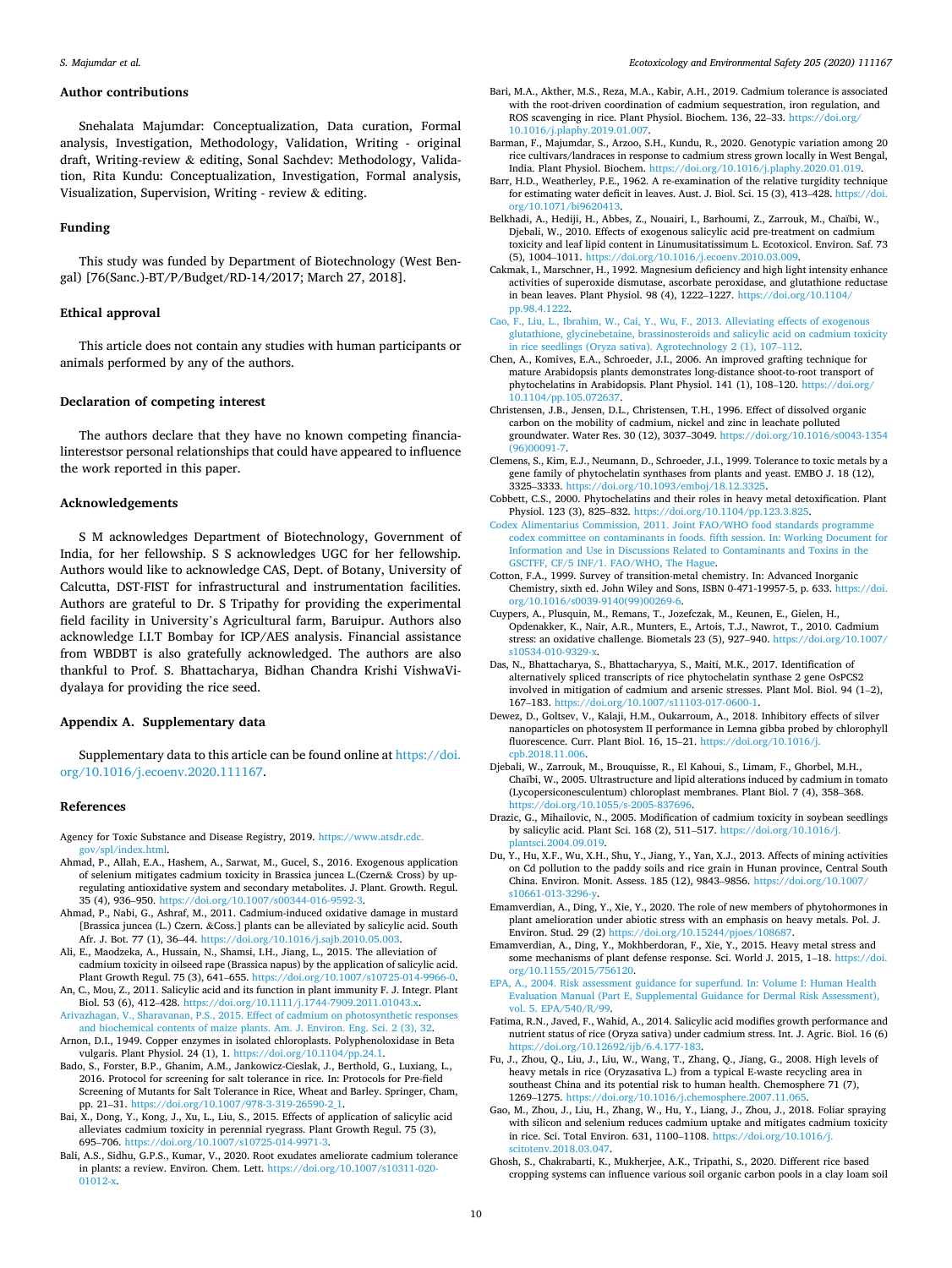#### <span id="page-10-0"></span>*S. Majumdar et al.*

of West Bengal. Int. J. Curr. Microbiol. App. Sci 9 (3), 1884–1897. [https://doi.org/](https://doi.org/10.20546/ijcmas.2020.903.219)  [10.20546/ijcmas.2020.903.219.](https://doi.org/10.20546/ijcmas.2020.903.219)

- Grioni, S., Agnoli, C., Krogh, V., Pala, V., Rinaldi, S., Vinceti, M., Contiero, P., Vescovi, L., Malavolti, M., Sieri, S., 2019. Dietary cadmium and risk of breast cancer subtypes defined by hormone receptor status: a prospective cohort study. Int. J. Canc. 144 (9), 2153–2160. [https://doi.org/10.1002/ijc.32039.](https://doi.org/10.1002/ijc.32039)
- Gu, C.S., Yang, Y.H., Shao, Y.F., Wu, K.W., Liu, Z.L., 2018. The effects of exogenous salicylic acid on alleviating cadmium toxicity in Nymphaea tetragona. Georgi. S. Afr. J. Bot. 114, 267–271. [https://doi.org/10.1016/j.sajb.2017.11.012.](https://doi.org/10.1016/j.sajb.2017.11.012)
- Guo, B., Liang, Y.C., Zhu, Y.G., Zhao, F.J., 2007. Role of salicylic acid in alleviating oxidative damage in rice roots (Oryza sativa) subjected to cadmium stress. Environ. Pollut. 147 (3), 743–749. <https://doi.org/10.1016/j.envpol.2006.09.007>.
- Guo, Q., Meng, L., Mao, P.C., Jia, Y.Q., Shi, Y.J., 2013. Role of exogenous salicylic acid in alleviating cadmium-induced toxicity in Kentucky bluegrass. Biochem. Systemat. Ecol. 50, 269–276. [https://doi.org/10.1016/j.bse.2013.05.002.](https://doi.org/10.1016/j.bse.2013.05.002)
- Ha, S.B., Smith, A.P., Howden, R., Dietrich, W.M., Bugg, S., O'Connell, M.J., Goldsbrough, P.B., Cobbett, C.S., 1999. Phytochelatin synthase genes from Arabidopsis and the yeast Schizosaccharomyces pombe. Plant Cell 11 (6), 1153–1163.<https://doi.org/10.1105/tpc.11.6.1153>.
- Hakmaoui, A., Ater, M., Boka, K., Baron, M., 2007. Copper and cadmium tolerance, uptake and effect on chloroplast ultrastructure. Studies on Salix purpurea and Phragmitesaustralis. ZeitschriftfürNaturforschung C 62 (5–6), 417–426. [https://doi.](https://doi.org/10.1515/znc-2007-5-616)  [org/10.1515/znc-2007-5-616.](https://doi.org/10.1515/znc-2007-5-616)
- Hattori, H., Kuniyasu, K., Chiba, K., Chino, M., 2006. Effect of chloride application and low soil pH on cadmium uptake from soil by plants. Soil Sci. Plant Nutr. 52 (1), 89–94. <https://doi.org/10.1111/j.1747-0765.2006.00007.x>.
- Havir, E.A., McHale, N.A., 1987. Biochemical and developmental characterization of multiple forms of catalase in tobacco leaves. Plant Physiol. 84 (2), 450–455. [https://](https://doi.org/10.1104/pp.84.2.450)  [doi.org/10.1104/pp.84.2.450](https://doi.org/10.1104/pp.84.2.450).
- Hayat, Q., Hayat, S., Irfan, M., Ahmad, A., 2010. Effect of exogenous salicylic acid under changing environment: a review. Environ. Exp. Bot. 68 (1), 14–25. [https://doi.org/](https://doi.org/10.1016/j.envexpbot.2009.08.005)  [10.1016/j.envexpbot.2009.08.005.](https://doi.org/10.1016/j.envexpbot.2009.08.005)
- Heath, R.L., Packer, L., 1968. Photoperoxidation in isolated chloroplasts: I. Kinetics and stoichiometry of fatty acid peroxidation. Arch. Biochem. Biophys. 125 (1), 189–198. [https://doi.org/10.1016/0003-9861\(68\)90654-1.](https://doi.org/10.1016/0003-9861(68)90654-1)
- Herrera-Vásquez, A., Salinas, P., Holuigue, L., 2015. Salicylic acid and reactive oxygen species interplay in the transcriptional control of defense genes expression. Front. Plant Sci. 6, 171. <https://doi.org/10.3389/fpls.2015.00171>.
- [Hoagland, D.R., Snyder, W.C., 1933. Effects of deficiencies of boron and certain 16 other](http://refhub.elsevier.com/S0147-6513(20)31006-X/sref56)  [elements: \(b\) Susceptibility to injury from sodium salts. In: Proc Am SocHort 17 Sci,](http://refhub.elsevier.com/S0147-6513(20)31006-X/sref56)  [vol. 30, pp. 288](http://refhub.elsevier.com/S0147-6513(20)31006-X/sref56)–294.
- Hou, W., Chen, X., Song, G., Wang, Q., Chang, C.C., 2007. Effects of copper and cadmium on heavy metal polluted waterbody restoration by duckweed (Lemna minor). Plant Physiol. Biochem. 45 (1), 62–69. [https://doi.org/10.1016/j.plaphy.2006.12.005.](https://doi.org/10.1016/j.plaphy.2006.12.005)
- Hsu, Y.T., Kao, C.H., 2007. Toxicity in leaves of rice exposed to cadmium is due to hydrogen peroxide accumulation. Plant Soil 298 (1–2), 231–241. [https://doi.org/](https://doi.org/10.1007/s11104-007-9357-7)  [10.1007/s11104-007-9357-7](https://doi.org/10.1007/s11104-007-9357-7).
- [Huang, Y., Liao, M., Ye, Z., Li, T., 2017. Cd concentrations in two low Cd accumulating](http://refhub.elsevier.com/S0147-6513(20)31006-X/sref59)  [varieties of rice and their relationships with soil Cd content and their relation under](http://refhub.elsevier.com/S0147-6513(20)31006-X/sref59)  [field conditions. J. Ecol. Rural Environ. 33 \(8\), 748](http://refhub.elsevier.com/S0147-6513(20)31006-X/sref59)–754.
- Irshad, M.K., Chen, C., Noman, A., Ibrahim, M., Adeel, M., Shang, J., 2020. Goethitemodified biochar restricts the mobility and transfer of cadmium in soil-rice system. Chemosphere 242, 125152. <https://doi.org/10.1016/j.chemosphere.2019.125152>.
- Jabs, T., Dietrich, R.A., Dangl, J.L., 1996. Initiation of runaway cell death in an Arabidopsis mutant by extracellular superoxide. Science 273 (5283), 1853–1856. <https://doi.org/10.1126/science.273.5283.1853>.
- Jadhao, K.R., Samal, K.C., Pradhan, S.K., Rout, G.R., 2014. Studies on molecular characterization of DREB gene in Indica rice (Oryza sativa L.). Hered. Genet. 3 (3) <https://doi.org/10.4172/2161-1041.1000133>, 2161-1041.
- Jan, M., Shah, G., Masood, S., Iqbal Shinwari, K., Hameed, R., Rha, E.S., Jamil, M., 2019. Bacillus cereus enhanced phytoremediation ability of rice seedlings under cadmium toxicity. BioMed Res. Int. <https://doi.org/10.1155/2019/8134651>, 2019.
- Joseph, B., Jini, D., Sujatha, S., 2010. Insight into the role of exogenous salicylic acid on plants grown under salt environment. Asian J. Crop Sci. 2 (4), 226–235. [https://doi.](https://doi.org/10.3923/ajcs.2010.226.235)  [org/10.3923/ajcs.2010.226.235](https://doi.org/10.3923/ajcs.2010.226.235).
- Kabata-Pendias, A., Mukherjee, A.B., 2007. Trace Elements from Soil to Human. Springer Science & Business Media. [https://doi.org/10.1007/978-3-540-32714-1.](https://doi.org/10.1007/978-3-540-32714-1)
- Kalavrouziotis, I.K., Koukoulakis, P., Kostakioti, E., 2012. Assessment of metal transfer factor under irrigation with treated municipal wastewater. Agric. Water Manag. 103, 114–119. <https://doi.org/10.1016/j.agwat.2011.11.002>.
- Khan, A.L., Waqas, M., Hussain, J., Al-Harrasi, A., Hamayun, M., Lee, I.J., 2015. Phytohormones enabled endophytic fungal symbiosis improve aluminum phytoextraction in tolerant Solanum lycopersicum: an examples of Penicillium janthinellum LK5 and comparison with exogenous GA3. J. Hazard Mater. 295, 70–78. [https://doi.org/10.1016/j.jhazmat.2015.04.008.](https://doi.org/10.1016/j.jhazmat.2015.04.008)
- Khan, M.I.R., Asgher, M., Khan, N.A., 2014. Alleviation of salt-induced photosynthesis and growth inhibition by salicylic acid involves glycinebetaine and ethylene in mungbean (Vigna radiata L.). Plant Physiol. Biochem. 80, 67–74. [https://doi.org/](https://doi.org/10.1016/j.plaphy.2014.03.026) [10.1016/j.plaphy.2014.03.026.](https://doi.org/10.1016/j.plaphy.2014.03.026)
- Khan, N., Syeed, S., Masood, A., Nazar, R., Iqbal, N., 2010. Application of salicylic acid increases contents of nutrients and antioxidative metabolism in mungbean and alleviates adverse effects of salinity stress. Int. J. Plant Biol. 1 (1) [https://doi.org/](https://doi.org/10.4081/pb.2010.e1) [10.4081/pb.2010.e1](https://doi.org/10.4081/pb.2010.e1) e1-e1.
- Kim, H., Lee, J., Woo, H.D., Kim, D.W., Choi, I.J., Kim, Y.I., Kim, J., 2019. Association between dietary cadmium intake and early gastric cancer risk in a Korean

population: a case–control study. Eur. J. Nutr. 58 (8), 3255–3266. [https://doi.org/](https://doi.org/10.1007/s00394-018-1868-x)  $10.1007$ /s00394-018-1868- $\overline{a}$ 

- Kohli, S.K., Bali, S., Tejpal, R., Bhalla, V., Verma, V., Bhardwaj, R., Alqarawi, A.A., Abd\_ Allah, E.F., Ahmad, P., 2019. In-situ localization and biochemical analysis of biomolecules reveals Pb-stress amelioration in Brassica juncea L. by co-application of 24-Epibrassinolide and Salicylic Acid. Sci. Rep. 9 (1), 1–15. [https://doi.org/](https://doi.org/10.1038/s41598-019-39712-2) [10.1038/s41598-019-39712-2.](https://doi.org/10.1038/s41598-019-39712-2)
- Kosolsaksakul, P., Farmer, J.G., Oliver, I.W., Graham, M.C., 2014. Geochemical associations and availability of cadmium (Cd) in a paddy field system, northwestern Thailand. Environ. Pollut. 187, 153–161. [https://doi.org/10.1016/j.](https://doi.org/10.1016/j.envpol.2014.01.006)  [envpol.2014.01.006](https://doi.org/10.1016/j.envpol.2014.01.006).
- Krantev, A., Yordanova, R., Janda, T., Szalai, G., Popova, L., 2008. Treatment with salicylic acid decreases the effect of cadmium on photosynthesis in maize plants. J. Plant Physiol. 165 (9), 920–931. <https://doi.org/10.1016/j.jplph.2006.11.014>.
- Kühnlenz, T., Hofmann, C., Uraguchi, S., Schmidt, H., Schempp, S., Weber, M., Lahner, B., Salt, D.E., Clemens, S., 2016. Phytochelatin synthesis promotes leaf Zn accumulation of Arabidopsis thaliana plants grown in soil with adequate Zn supply and is essential for survival on Zn-contaminated soil. Plant Cell Physiol. 57 (11), 2342–2352. [https://doi.org/10.1093/pcp/pcw148.](https://doi.org/10.1093/pcp/pcw148)
- Li, T., Di, Z., Islam, E., Jiang, H., Yang, X., 2011. Rhizosphere characteristics of zinc hyperaccumulator Sedum alfredii involved in zinc accumulation. J. Hazard Mater. 185 (2–3), 818–823. [https://doi.org/10.1016/j.jhazmat.2010.09.093.](https://doi.org/10.1016/j.jhazmat.2010.09.093)
- [Li, T., Xu, W.H., Chai, Y.R., Wang, Z.Y., Xie, D.T., 2017. Differences of Cd uptake and](http://refhub.elsevier.com/S0147-6513(20)31006-X/sref85) [expression of Cd-tolerance related genes in two varieties of ryegrasses. Bulg. Chem.](http://refhub.elsevier.com/S0147-6513(20)31006-X/sref85)  [Commun. 49 \(3\), 697](http://refhub.elsevier.com/S0147-6513(20)31006-X/sref85)–705.
- Liu, J.G., Liang, J.S., Li, K.Q., Zhang, Z.J., Yu, B.Y., Lu, X.L., Yang, J.C., Zhu, Q.S., 2003. Correlations between cadmium and mineral nutrients in absorption and accumulation in various genotypes of rice under cadmium stress. Chemosphere 52 (9), 1467–1473. [https://doi.org/10.1016/s0045-6535\(03\)00484-3](https://doi.org/10.1016/s0045-6535(03)00484-3).
- Liu, W.J., Wood, B.A., Raab, A., McGrath, S.P., Zhao, F.J., Feldmann, J., 2010. Complexation of arsenite with phytochelatins reduces arsenite efflux and translocation from roots to shoots in Arabidopsis. Plant Physiol. 152 (4), 2211–2221. <https://doi.org/10.1104/pp.109.150862>.
- Lu, C., Zhang, L., Tang, Z., Huang, X.Y., Ma, J.F., Zhao, F.J., 2019. Producing cadmiumfree Indica rice by overexpressing OsHMA3. Environ. Int. 126, 619–626. [https://doi.](https://doi.org/10.1016/j.envint.2019.03.004)  [org/10.1016/j.envint.2019.03.004.](https://doi.org/10.1016/j.envint.2019.03.004)
- Lu, Q., Zhang, T., Zhang, W., Su, C., Yang, Y., Hu, D., Xu, Q., 2018. Alleviation of cadmium toxicity in Lemna minor by exogenous salicylic acid. Ecotoxicol. Environ. Saf. 147, 500–508.<https://doi.org/10.1016/j.ecoenv.2017.09.015>.
- Ma, X., Deng, D., Chen, W., 2017. Inhibitors and activators of SOD, GSH-px, and CAT. Enzyme inhibitors and activators 29, 207.<https://doi.org/10.5772/65936>.

Maksymiec, W., Krupa, Z., 2006. The effects of short-term exposition to Cd, excess Cu ions and jasmonate on oxidative stress appearing in Arabidopsis thaliana. Environ. Exp. Bot. 57 (1–2), 187–194. [https://doi.org/10.1016/j.envexpbot.2005.05.006.](https://doi.org/10.1016/j.envexpbot.2005.05.006)

- Mani, A., Sankaranarayanan, K., 2018. In silico analysis of natural resistance-associated macrophage protein (NRAMP) family of transporters in rice. Protein J. 37 (3), 237–247. <https://doi.org/10.1007/s10930-018-9773-y>.
- Mba, F.O., Zhi-Ting, X., Hai-Jie, Q., 2007. Salicylic acid alleviates the cadmium toxicity in Chinese cabbages (Brassica chinensis). Pakistan J. Biol. Sci. 10, 3065–3071. <https://doi.org/10.3923/pjbs.2007.3065.3071>.
- Metwally, A., Finkemeier, I., Georgi, M., Dietz, K.J., 2003. Salicylic acid alleviates the cadmium toxicity in barley seedlings. Plant Physiol. 132 (1), 272–281. [https://doi.](https://doi.org/10.1104/pp.102.018457)
- [org/10.1104/pp.102.018457](https://doi.org/10.1104/pp.102.018457). Miura, K., Tada, Y., 2014. Regulation of water, salinity, and cold stress responses by salicylic acid. Front. Plant Sci. 5, 4. [https://doi.org/10.3389/fpls.2014.00004.](https://doi.org/10.3389/fpls.2014.00004)
- Miyadate, H., Adachi, S., Hiraizumi, A., Tezuka, K., Nakazawa, N., Kawamoto, T., Katou, K., Kodama, I., Sakurai, K., Takahashi, H., Satoh-Nagasawa, N., 2011. OsHMA3, a P1B-type of ATPase affects root-to-shoot cadmium translocation in rice by mediating efflux into vacuoles. New Phytol. 189 (1), 190–199. [https://doi.org/](https://doi.org/10.1111/j.1469-8137.2010.03459.x)  [10.1111/j.1469-8137.2010.03459.x](https://doi.org/10.1111/j.1469-8137.2010.03459.x).
- [Mondal, N.K., Das, C., Roy, S., Banerjee, A., 2013. Effect of varying cadmium stress on](http://refhub.elsevier.com/S0147-6513(20)31006-X/sref103)  [chickpea \(Cicer arietinum L\) seedlings: an ultrastructural study. Ann. Environ. Sci. 7](http://refhub.elsevier.com/S0147-6513(20)31006-X/sref103)  [\(1\), 5](http://refhub.elsevier.com/S0147-6513(20)31006-X/sref103).
- Morel, M., Crouzet, J., Gravot, A., Auroy, P., Leonhardt, N., Vavasseur, A., Richaud, P., 2009. AtHMA3, a P1B-ATPase allowing cd/Zn/co/Pb vacuolar storage in Arabidopsis. Plant Physiol. 149 (2), 894–904. [https://doi.org/10.1104/](https://doi.org/10.1104/pp.108.130294) [pp.108.130294.](https://doi.org/10.1104/pp.108.130294)
- Mukherjee, A.K., Tripathi, S., Mukherjee, S., Mallick, R.B., Banerjee, A., 2019. Effect of integrated nutrient management in sunflower (Helianthus annuus L.) on alluvial soil. Curr. Sci. 117 (8), 1364. <https://doi.org/10.18520/cs/v117/i8/1364-1368>.
- Nazar, R., Iqbal, N., Syeed, S., Khan, N.A., 2011. Salicylic acid alleviates decreases in photosynthesis under salt stress by enhancing nitrogen and sulfur assimilation and antioxidant metabolism differentially in two mungbean cultivars. J. Plant Physiol. 168 (8), 807–815.<https://doi.org/10.1016/j.jplph.2010.11.001>.
- Parmar, P., Kumari, N., Sharma, V., 2013. Structural and functional alterations in photosynthetic apparatus of plants under cadmium stress. Bot. Stud. 54 (1), 45. [https://doi.org/10.1186/1999-3110-54-45.](https://doi.org/10.1186/1999-3110-54-45)
- Popova, L.P., Maslenkova, L.T., Yordanova, R.Y., Ivanova, A.P., Krantev, A.P., Szalai, G., Janda, T., 2009. Exogenous treatment with salicylic acid attenuates cadmium toxicity in pea seedlings. Plant Physiol. Biochem. 47 (3), 224-231. https://doi.org/ [10.1016/j.plaphy.2008.11.007.](https://doi.org/10.1016/j.plaphy.2008.11.007)
- [Poudel, A.P., 2018. Analysis of growth and yield attributing characteristic of direct](http://refhub.elsevier.com/S0147-6513(20)31006-X/sref114) eeded upland rice genotypes in western hills of Nepal. Acta sci. agric.(ISSN: 2581-[365X\) Acta sci. agric 2 \(7\), 117](http://refhub.elsevier.com/S0147-6513(20)31006-X/sref114)–122.